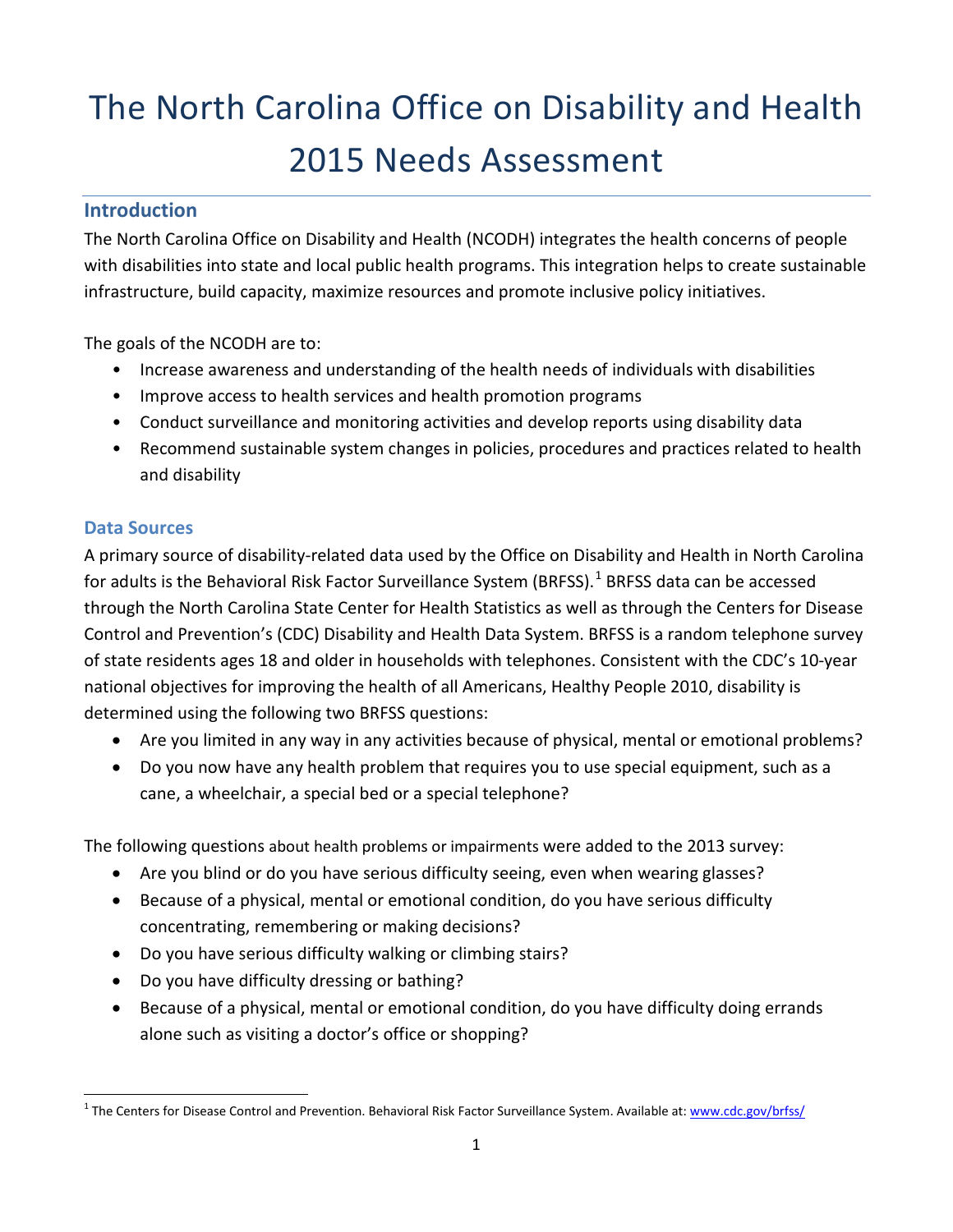For data related to children's health, primary data sources include the Child Health Assessment Monitoring Program (CHAMP)<sup>[2](#page-1-0)</sup> and the Youth Risk Behavior Surveillance System (YRBSS).<sup>[3](#page-1-1)</sup> CHAMP data are from the 2011 survey unless otherwise noted. CHAMP identifies children with special health care needs (CSHCN), which include children with disabilities as well as those with medical needs including allergies, asthma, Attention Deficit Disorder/Attention Deficit Hyperactivity Disorder or depression/anxiety.

YRBSS is a voluntary survey implemented statewide in the spring of every odd numbered year with high school and middle school students. The YRBSS asks the following three questions related to disability:

83. Do you consider yourself to have a disability?

84. Are you limited in any way in any activities because of disability or health problem?

85. Do you have trouble learning, remembering or concentrating because of disability or health problem?

#### **Data on Disability**

**North Carolina compared to the United States and Territories:** In North Carolina, 23.4 percent of people who responded to the 2013 BRFSS survey reported having a disability, while nationally, 21.4 percent reported having a disability.<sup>[4](#page-1-2),[5](#page-1-3)</sup> Regionally, the South reported a disability rate of 22.1 percent.<sup>[6](#page-1-4)</sup>

Additional BRFSS data:

- General Health: When BRFSS respondents were asked about their general health conditions, in North Carolina 47.9 percent responded that they had fair or poor health, compared to 44.3 percent of adults with disabilities in the United States and territories.
- Health Care Coverage: When BRFSS respondents were asked if they had health care coverage, 77.8 percent of adults with disabilities in North Carolina said "yes," compared to 80.9 percent for the United States and territories.
- Mental and Emotional Health: When BRFSS respondents were asked if they ever had depression, 42.3 percent of adults with disabilities in North Carolina said "yes," compared to 40.2 percent of adults with disabilities in the United States and territories.

<span id="page-1-4"></span> $6$  2012 BRFSS Survey Results: North Carolina. Disability Status. Available at:

<span id="page-1-0"></span> $2$  The North Carolina State Center for Health Statistics. Child Health Assessment and Monitoring Program. Available at: [www.schs.state.nc.us/units/stat/champ/](http://www.schs.state.nc.us/units/stat/champ/)

<span id="page-1-1"></span> $\frac{3}{3}$ The Centers for Disease Control and Prevention. Adolescent and School Health. Youth Risk Behavior Surveillance System. [www.cdc.gov/HealthyYouth/yrbs/index.htm](http://www.cdc.gov/HealthyYouth/yrbs/index.htm)

<span id="page-1-3"></span><span id="page-1-2"></span><sup>&</sup>lt;sup>4</sup>2013 BRFSS Survey Results: North Carolina. Disability Status. Available at: <u>www.schs.state.nc.us/data/brfss/2013/nc/all/disabled2.html</u><br><sup>5</sup>The Centers for Disasce Central and Provention. Disability and Health Data Syst <sup>5</sup>The Centers for Disease Control and Prevention, Disability and Health Data System. North Carolina Disability Status Overview. Available at: http://dhds.cdc.gov/profiles/profile?profile1=19&geoTypeId=1&geoIds=37

<http://dhds.cdc.gov/dataviews/tabular?viewId=792&geoId=1&subsetId=&z=1>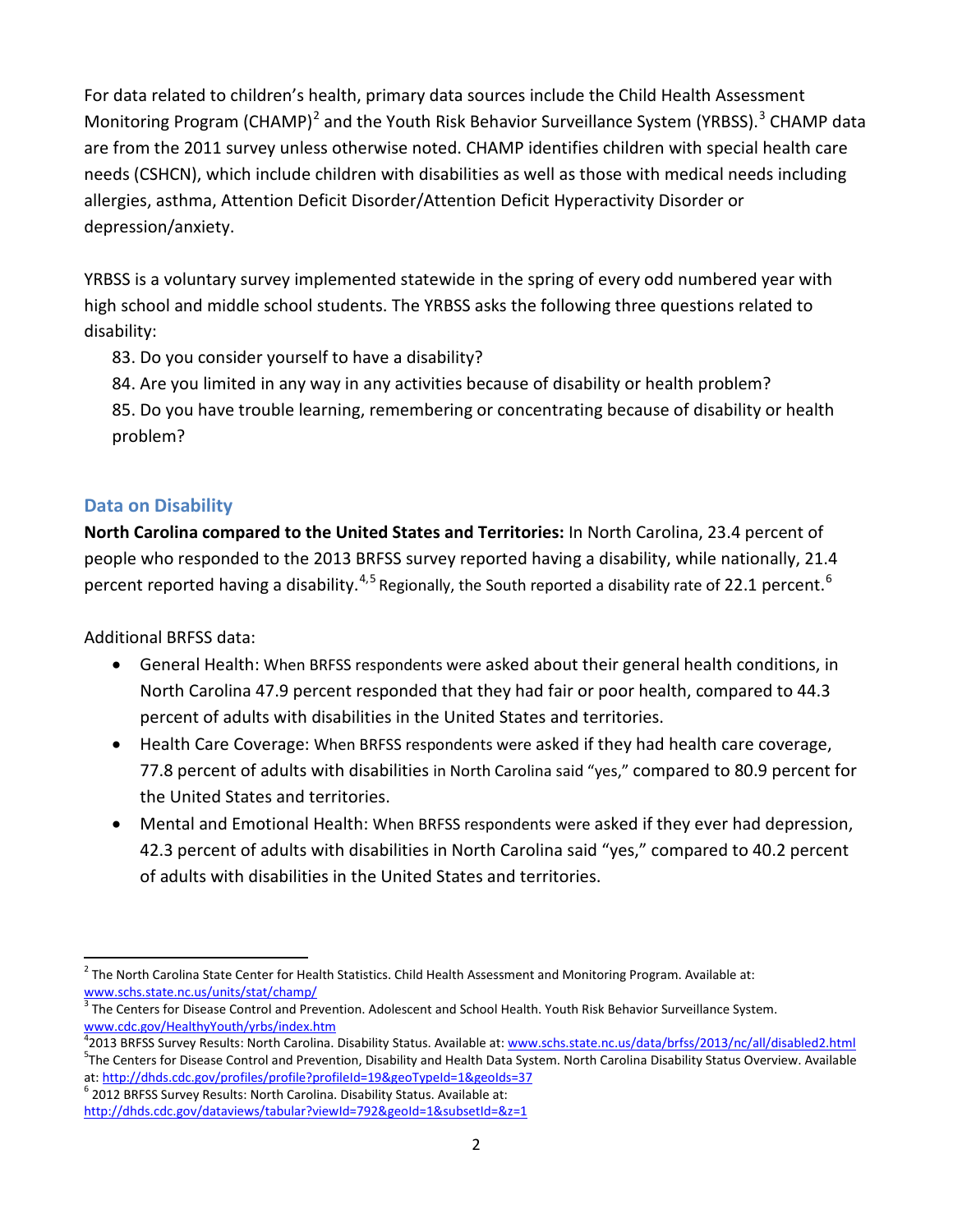#### **2013 BRFSS Survey Results: North Carolina Counties and Regions**

The Piedmont, the most populous and urban area of the state, has the lowest percent of reported disability with 18.8 percent. Both eastern and western North Carolina regions reported higher percentages of people with disabilities; 22.7 in the east and 27.6 in the west.

#### **Percent of the population with disabilities:**



Figure 1: County Map of North Carolina<sup>[7](#page-2-0)</sup>

| <b>NC REGIONS</b> |       | <b>NC COUNTIES</b> |       |                   |       |
|-------------------|-------|--------------------|-------|-------------------|-------|
| Western NC        | 27.6% | <b>Buncombe</b>    | 30.0% | Guilford          | 16.5% |
| Eastern NC        | 22.7% | Cumberland         |       | 25.1% Mecklenburg | 16.6% |
| Piedmont          | 18.8% | Durham             | 16.7% | New Hanover       | 18.2% |
|                   |       | Forsyth            | 20.3% | Union             | 12.6% |
|                   |       | Gaston             | 26.9% | Wake              | 14.4% |

<span id="page-2-0"></span><sup>-&</sup>lt;br>7  $\textsuperscript{7}$ United States Census Bureau. State & County QuickFacts. North Carolina County Selection Map. Available at: [quickfacts.census.gov/qfd/maps/north\\_carolina\\_map.html](http://quickfacts.census.gov/qfd/maps/north_carolina_map.html)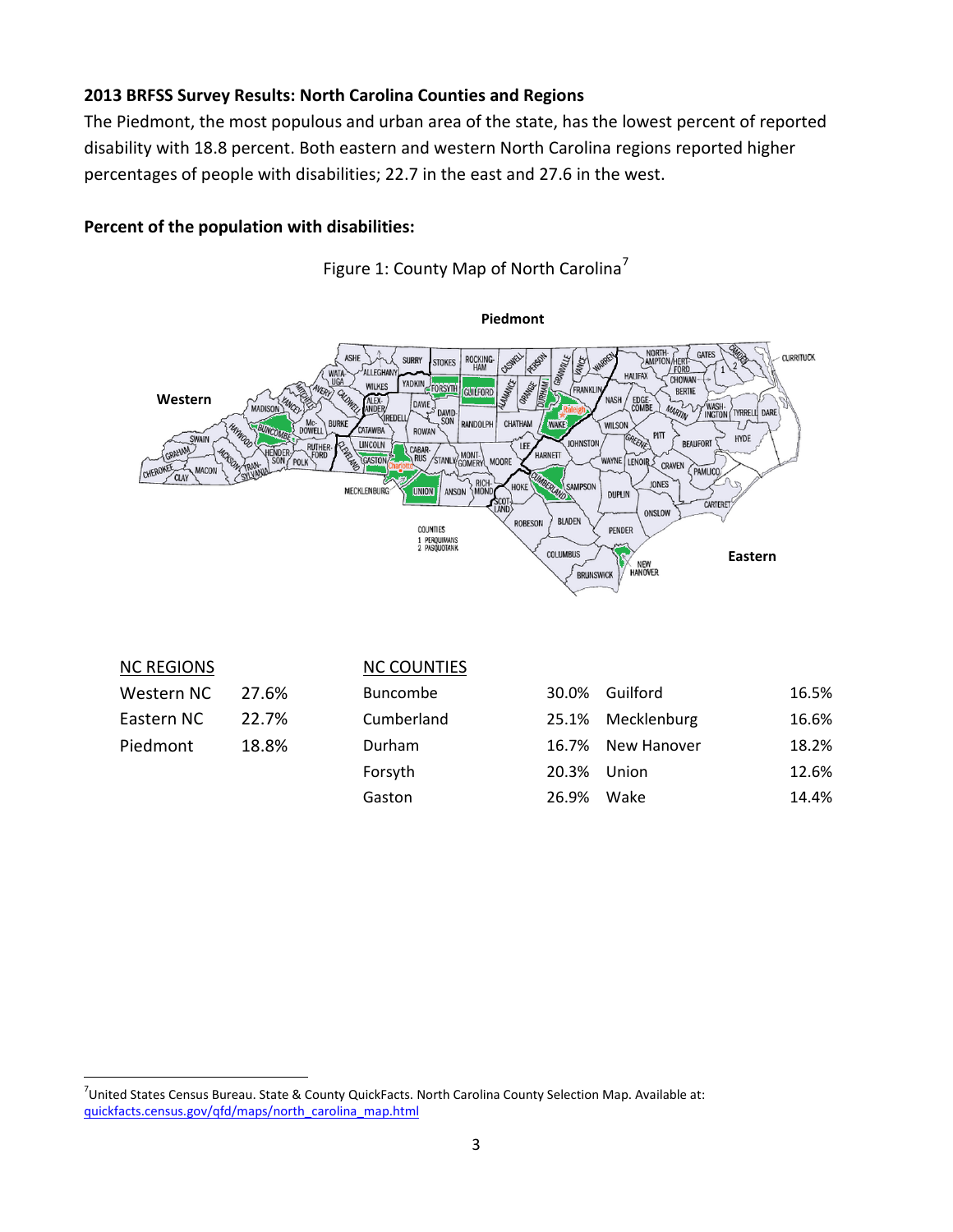Approximately half a million families in North Carolina care for a child with special health care needs (CSHCN).  $8$ In the 2011 North Carolina Child Health Assessment and Monitoring Program (CHAMP) survey, CSHCN are defined as those ages 0 to 17 who, "need prescription medications or have an elevated need for medical, mental health or educational services due to a medical, behavioral or other health condition that has lasted or is expected to last for at least 12 months."<sup>[9](#page-3-1)</sup>

Fifty-three percent of CSHCN reported needing medical care, mental health or educational services and 88 percent reported needing medicine prescribed by a doctor other than vitamins. Twenty-three percent of CSHCN reported being limited or prevented in ability to do things most children of the same age do while 19 percent reported needing special therapy, physical, occupational or speech. Thirty-eight percent reported having an emotional, developmental or behavioral problem for which they need treatment or counseling.



According to CHAMP, only 35 percent of CSHCN reported being in "excellent" health, compared to 66 percent of non-CSHCN. When asked how many days of school were missed due to illness in the past 12 months, 39 percent of CSHCN reported missing one or more weeks, compared to 20 percent non-CSHCN. Eighteen percent of CSHCN reported not missing any days, compared to 29 percent of non-CSHCN. However, 93 percent of CSHCN reported having a preventative care or well check visit in the past 12 months, compared to 89 percent of non-CSHCN.

<span id="page-3-0"></span><sup>8</sup> Miles DR, Ford CA, Herrick H, Mizelle E, Sanderson M. Children with Special Health Care Needs 2006-2007: A report from the North Carolina Child Health Assessment and Monitoring Program. Raleigh NC[:](http://www.schs.state.nc.us/SCHS/pdf/CHAMP_CSHCN_2006-2007.pdf) NC Department of Health and Human Services, February 2010. Available from:<br>www.schs.state.nc.us/SCHS/pdf/CHAMP\_CSHCN\_2006-2007.pdf

<span id="page-3-1"></span><sup>&</sup>lt;sup>9</sup> North Carolina State Center for Health Statistics. Child Health Assessment and Monitoring Program (CHAMP). Available from: [www.schs.state.nc.us/schs/champ/2011/topics.html#gh](http://www.schs.state.nc.us/SCHS/champ/2011/tpics.html#cshcn)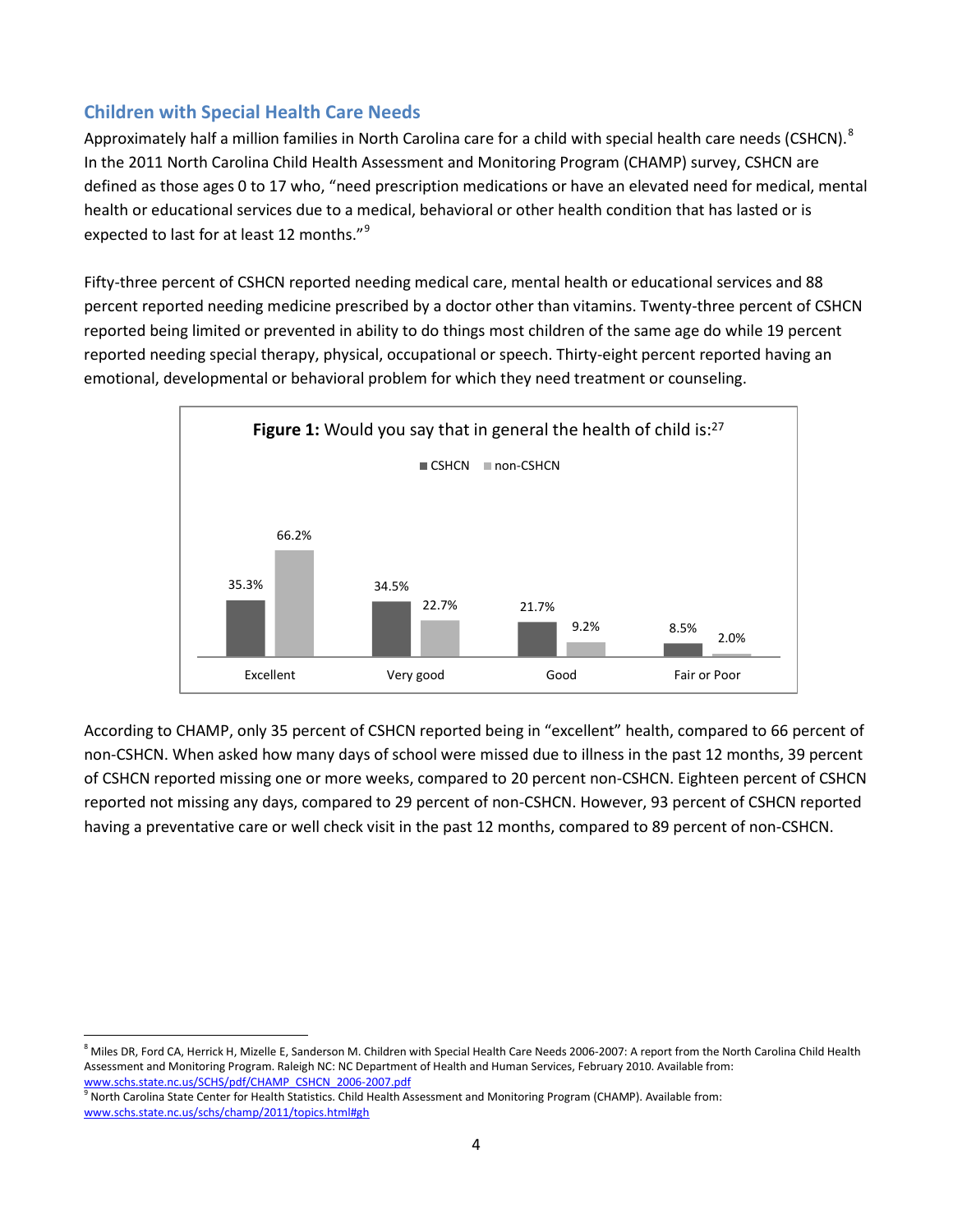#### **Students with Special Health Care Needs**

The 2012 North Carolina Youth Risk Behavior Surveillance System (YRBS) reported that 11 percent of middle school and [10](#page-4-0) percent of high school students consider themselves to have a disability.<sup>10</sup> Nine percent of middle school students and 11 percent of high school students responded that they were limited because of disability or health problems. Twelve percent of middle and 13 percent of high school students indicated that they have trouble learning, remembering or concentrating because of a health problem.



#### **The 2015 Needs Assessment**

The 2015 Office on Disability and Health Needs Assessment addresses the following focus areas:

- Environmental Health
- Immunization
- Injury and Violence
- Mental Health
- Substance Abuse
- Tobacco Use

Each of these focus areas are leading health indicators in the NC Office on Disability and Health work plan and are intended to increase understanding of the health-related needs of adults with disabilities and children with special health care needs.

<span id="page-4-0"></span><sup>&</sup>lt;sup>10</sup> North Carolina Healthy Schools. Youth Risk Behavior Survey. *High School and Middle School 2013 Survey Results*. Available from: [www.nchealthyschools.org/data/yrbs/](http://www.nchealthyschools.org/data/yrbs/)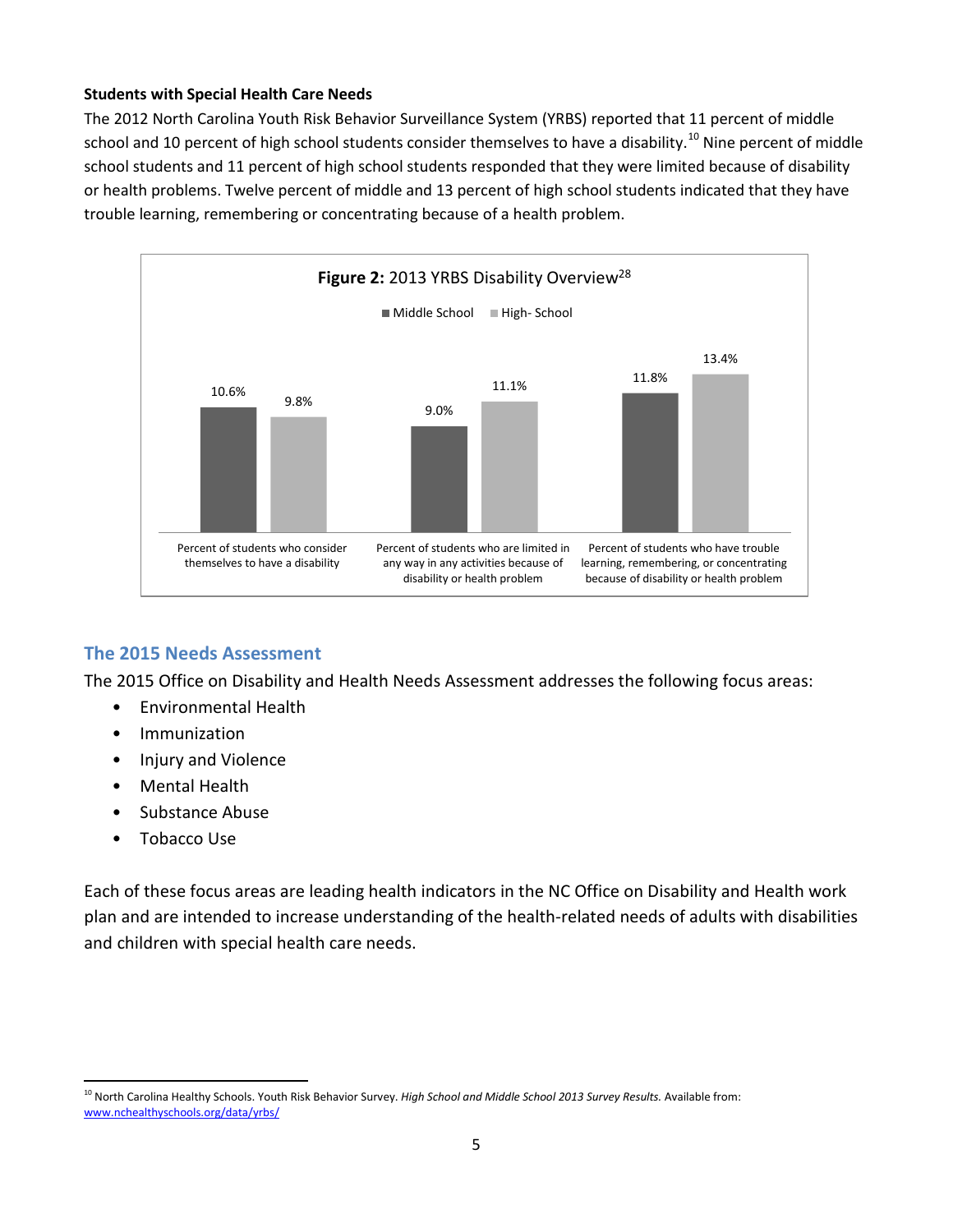#### **Environmental Health**

Environmental health consists of preventing or controlling disease, injury and disability related to the interactions between people and their environment.<sup>[11](#page-5-0)</sup> People living with developmental disabilities may be at greater risk of secondary health effects from toxic exposures than people without disabilities.[12](#page-5-1)



- 21.4 percent of adults with disabilities reported that a doctor, nurse, or other health professional has EVER told them they have asthma compared to 10.6 percent of adults without disabilities. [13](#page-5-2)
- 17.8 percent of percent of adults with disabilities reported that someone smoked in their home while they were there for all seven days compared to 9.1 percent of adults without disabilities. 13

<span id="page-5-0"></span><sup>&</sup>lt;sup>11</sup>Office of Disease Prevention and Health Promotion. Healthy People 2020. Available at: [www.healthypeople.gov/2020/topics](http://www.healthypeople.gov/2020/topics-objectives/topic/environmental-health)[objectives/topic/environmental-health](http://www.healthypeople.gov/2020/topics-objectives/topic/environmental-health)<br><sup>12</sup> Autism Society. Core Partners. Available at: [www.autism-society.org/research/core-partners/](http://www.autism-society.org/research/core-partners/)<br><sup>13</sup> North Carolina Center for Health Statistics. 2013 BRFSS Survey Results: North Caro

<span id="page-5-1"></span>

<span id="page-5-2"></span>[www.schs.state.nc.us/data/brfss/2013/nc/all/ASTHNOW.html](http://www.schs.state.nc.us/data/brfss/2013/nc/all/ASTHNOW.html)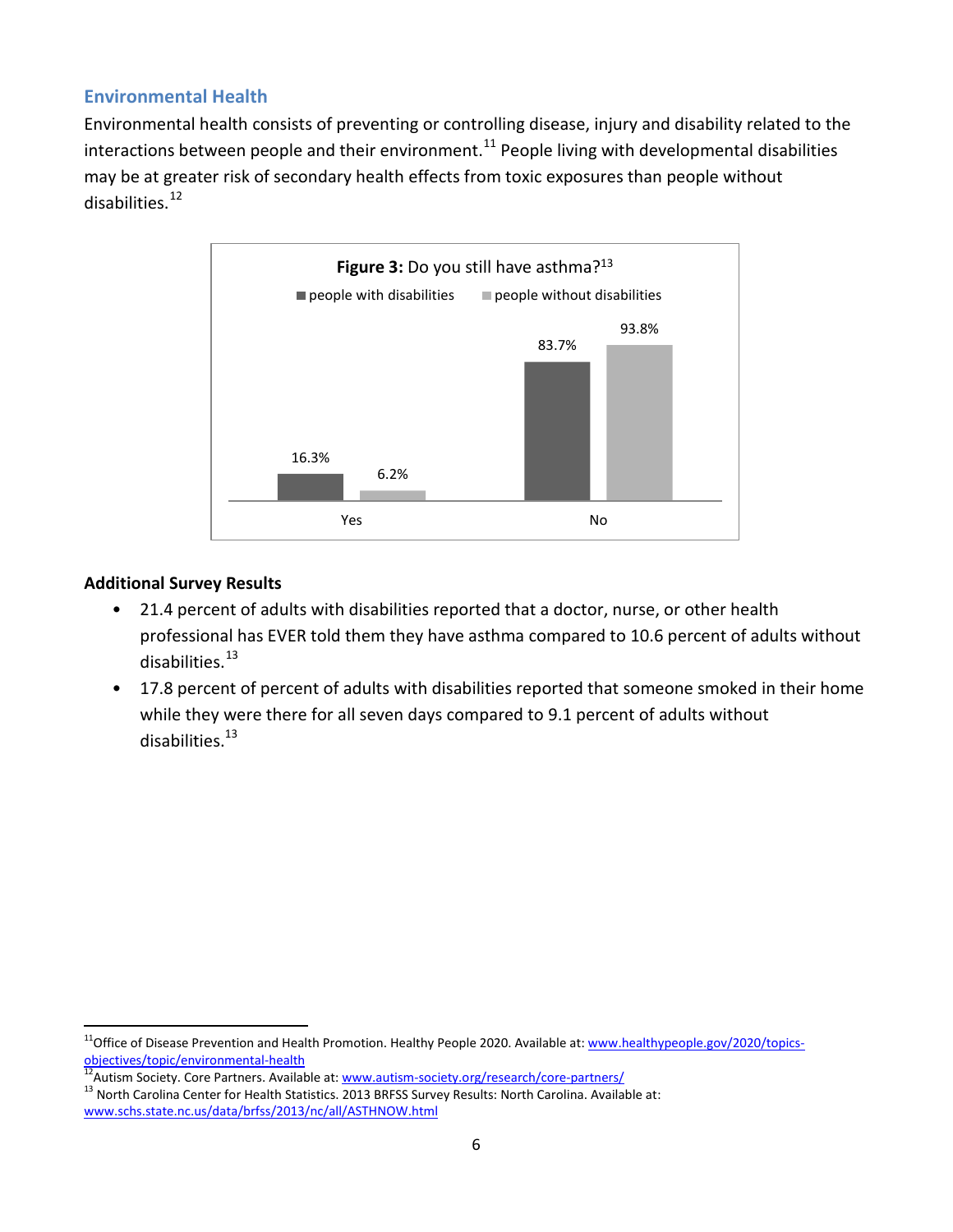In the United States, children in fair or poor health are three and one-half times as likely to have been diagnosed with asthma and almost five times as likely to still have asthma as children in excellent or very good health. Children in fair or poor health are two to three times as likely to have had respiratory allergies, food allergies and skin allergies as children in excellent or very good health.<sup>[14](#page-6-0)</sup>



- $\bullet$  16.7 percent of children have been told that they have asthma by a doctor at least once.<sup>[15](#page-6-1)</sup>
- 15.1 percent of children have visited the hospital emergency room or an urgent care clinic during the past 12 months because of his/her asthma?<sup>15</sup>

<span id="page-6-0"></span><sup>&</sup>lt;sup>14</sup>The Centers for Disease Control and Prevention. Summary Health Statistics for U.S. Children: National Health Interview Survey, 2012.<br>Available at: www.cdc.gov/nchs/data/series/sr 10/sr10 258.pdf

<span id="page-6-1"></span><sup>&</sup>lt;sup>15</sup>North Carolina State Center for Health Statistics. Child Health Assessment and Monitoring Program (CHAMP). Available at: [www.schs.state.nc.us/schs/champ/2011/topics.html](http://www.schs.state.nc.us/schs/champ/2011/topics.html)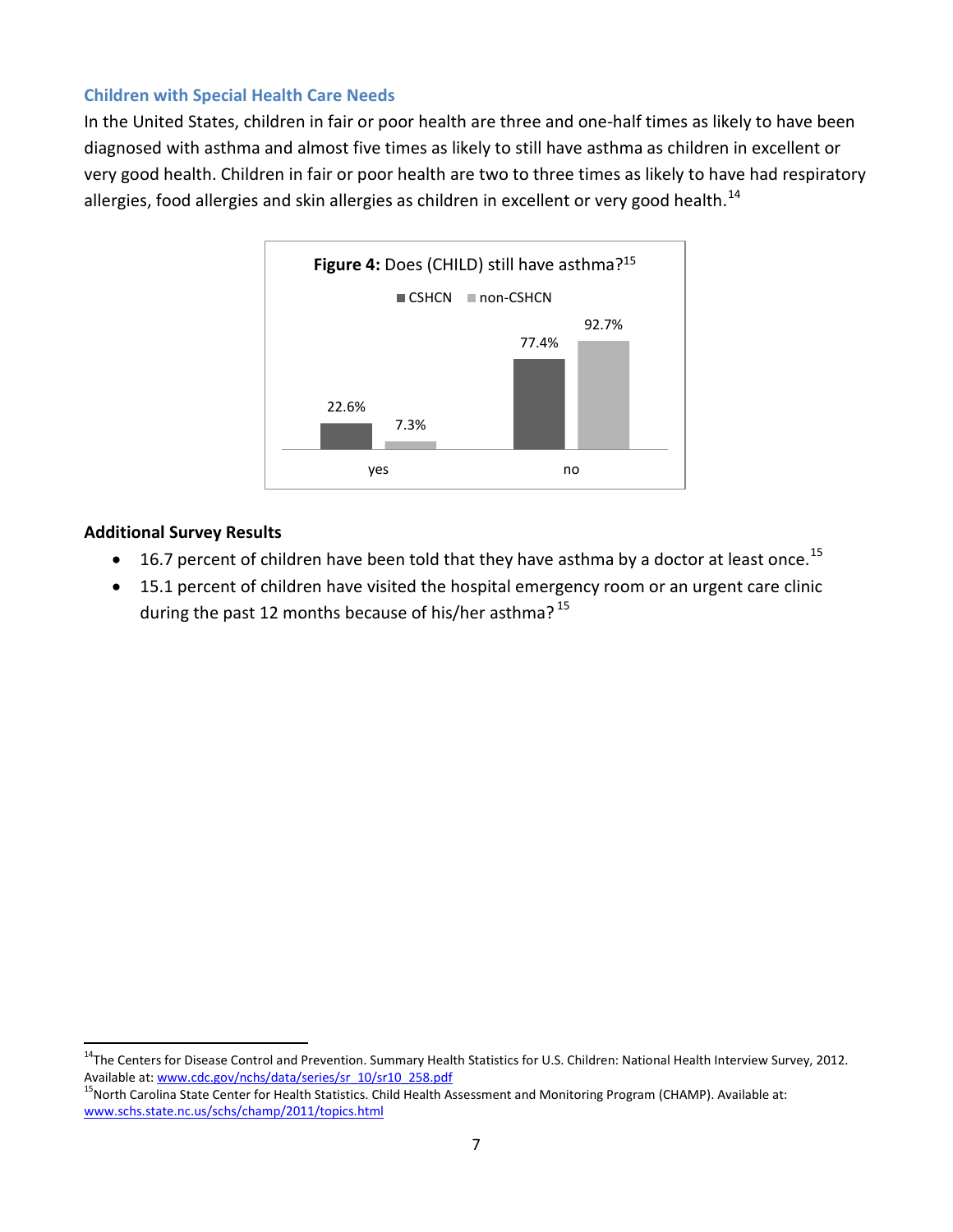#### **IMMUNIZATION**

Vaccines prevent a disease from occurring and are one of the best ways to put an end to the serious consequences of certain diseases.[16](#page-7-0) Vaccines protect not only individuals but entire communities and are vital to the public health goal of preventing diseases. To protect North Carolina's children, adolescents and adults, maximum immunization coverage in all populations, including people with disabilities, should be achieved.<sup>[17](#page-7-1)</sup>



#### **Additional Survey Results**

- 17.6 percent of adults with disabilities reported having a Tdap shot since 2005 (the tetanus shot that also has pertussis or whooping cough vaccine) compared to 23.6 percent of adults without disabilities.<sup>[18](#page-7-2)</sup>
- 49.2 percent of adults with disabilities reported ever having a pneumonia shot compared to 25.3 percent of adults without disabilities. $^{18}$

#### **Children with Special Health Care Needs**

Improving access to immunization for children with disabilities will give them a healthier start in life by allowing them to avoid preventable illnesses, further disablement or death.<sup>[19](#page-7-3)</sup>

- 71.4 percent of children whose parent is aware of the HPV vaccine have never had it<sup>[20](#page-7-4)</sup>
- 50.4 percent of children have not had a meningitis vaccine<sup>17</sup>
- 19.1 percent of children with special health care needs received a tetanus vaccine<sup>17</sup>

<span id="page-7-0"></span><sup>&</sup>lt;sup>16</sup> Centers for Disease Control and Prevention. How vaccines prevent disease. 2014. Available at: [www.cdc.gov/vaccines/vac](http://www.cdc.gov/vaccines/vac-gen/howvpd.htm)[gen/howvpd.htm](http://www.cdc.gov/vaccines/vac-gen/howvpd.htm)

<span id="page-7-1"></span><sup>17</sup> U.S. Department of Health and Human Services. Understanding vaccines: What they are, how they work. NIH Publication No. 08-4219. Washington, DC: USDHHS, National Institutes of Health. 2008.

<span id="page-7-2"></span><sup>&</sup>lt;sup>18</sup> North Carolina Center for Health Statistics. 2013 BRFSS Survey Results: North Carolina. Available at:

<span id="page-7-3"></span>www.schs.state.nc.us/data/brfss/2013/<br><sup>19</sup> UNICEF. Disability Prevention Efforts and Disability Rights: Finding Common Ground on Immunization Efforts. Available at:<br>www.unicef.org/disabilities/files/UNICEF Immunization and

<span id="page-7-4"></span>North Carolina State Center for Health Statistics. Child Health Assessment and Monitoring Program (CHAMP). Available at: [www.schs.state.nc.us/schs/champ/2011/topics.html](http://www.schs.state.nc.us/schs/champ/2011/topics.html)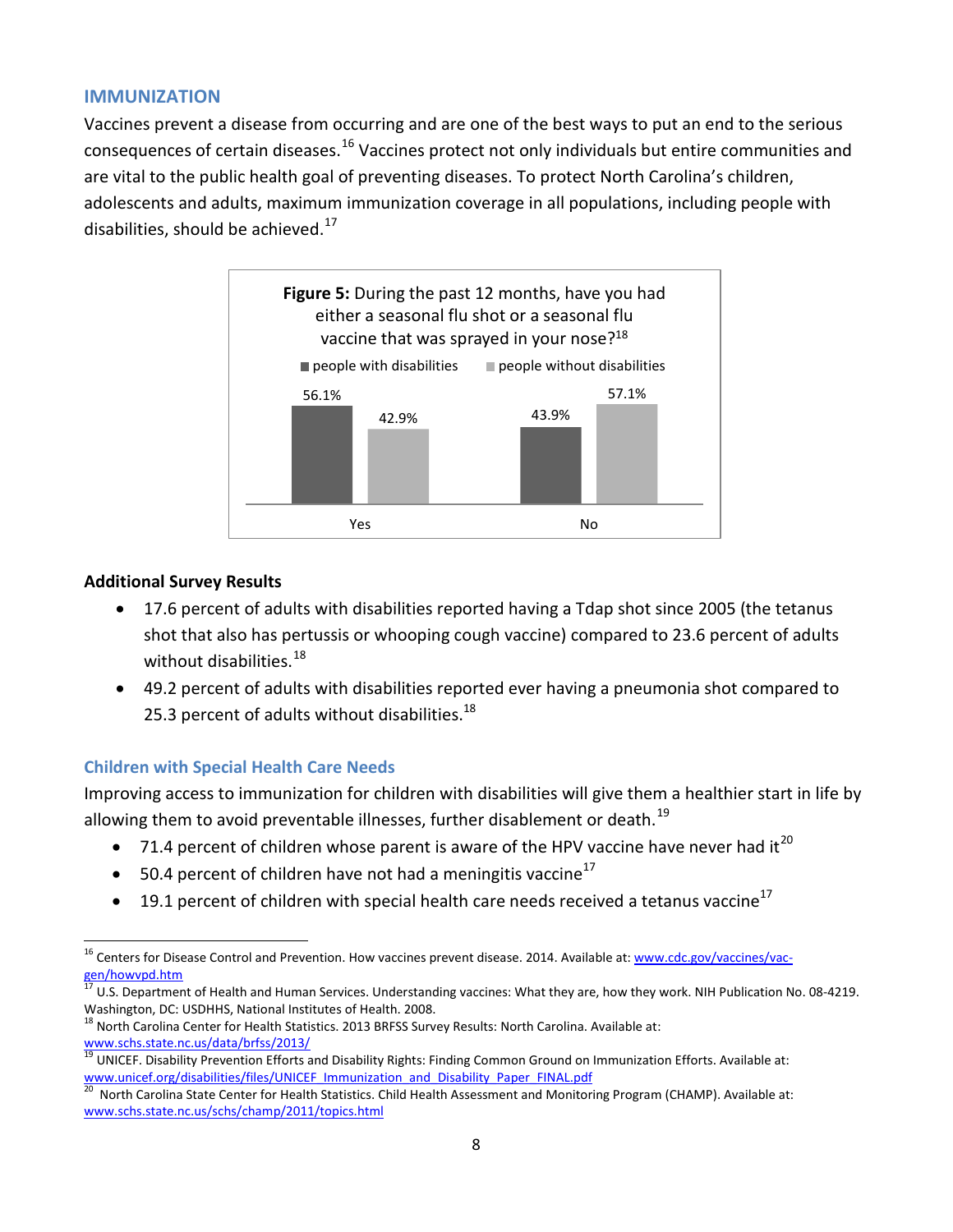#### **INJURY AND VIOLENCE**

Children and adults with disabilities are more likely to be victims of violence than those without disabilities. People with mental health conditions are at nearly four times the risk of experiencing violence.<sup>[21](#page-8-0)</sup> Unintentional injury is the leading cause of death for North Carolinians ages one to 44.<sup>[22](#page-8-1)</sup> Unintentional injury deaths includes motor vehicle traffic, suffocation, drowning, fire/burn, firearm and pedestrian.

Violence and suicide are both in the top ten leading causes of death for people ages 15 to 44.<sup>[23](#page-8-2)</sup> For people ages 15 to 24, homicide is the second leading cause of death, and for people ages 25 to 34, suicide is the second leading cause of death. Violence related injury deaths include suffocation, firearms, drowning, cut/pierce, falls and poisoning.



#### **Additional Survey Results**

- 20.8 percent of adults with disabilities report that before the age of 18 a parent or adult in their home hit, beat, kick, or physically hurt them at least once, compared with 13.6 percent in the general population.[24](#page-8-3)
- 17.4 percent of adults with disabilities report experiencing sexual abuse before age 18, compared with 8.9 percent in the general population.<sup>24</sup>
- 21.8 percent of adults with disabilities had someone they knew, not including a partner or expartner, push, hit, slap, kick or physically hurt them in any other way compared to 11.4 percent of adults without disabilities.<sup>[25](#page-8-1)</sup>

<span id="page-8-0"></span><sup>21</sup> The World Health Organization. Violence against adults and children with disabilities. Available at: www.who.int/disabilities/violence/en/<br><sup>22</sup>The Centers for Disease Control and Prevention. Injury Prevention & Control: Data & Statistics (WISQARS<sup>TM</sup>). Available at:

<span id="page-8-1"></span>[www.cdc.gov/injury/wisqars/fatal.html](http://www.cdc.gov/injury/wisqars/fatal.html)

<span id="page-8-2"></span><sup>&</sup>lt;sup>23</sup> Centers for Disease Control and Prevention. Surveillance for violent deaths—National violent death reporting system, 16 states, 2005. Morbidity and Mortality Weekly Report Surveillance Summaries. 2008; 57(SS03): 1-43, 45.<br><sup>24</sup> North Carolina State Center for Health Statistics. Behavioral Risk Factor Surveillance System (BRFSS). Available at:

<span id="page-8-3"></span>[www.schs.state.nc.us/schs/brfss/2012/](http://www.schs.state.nc.us/schs/brfss/2012/)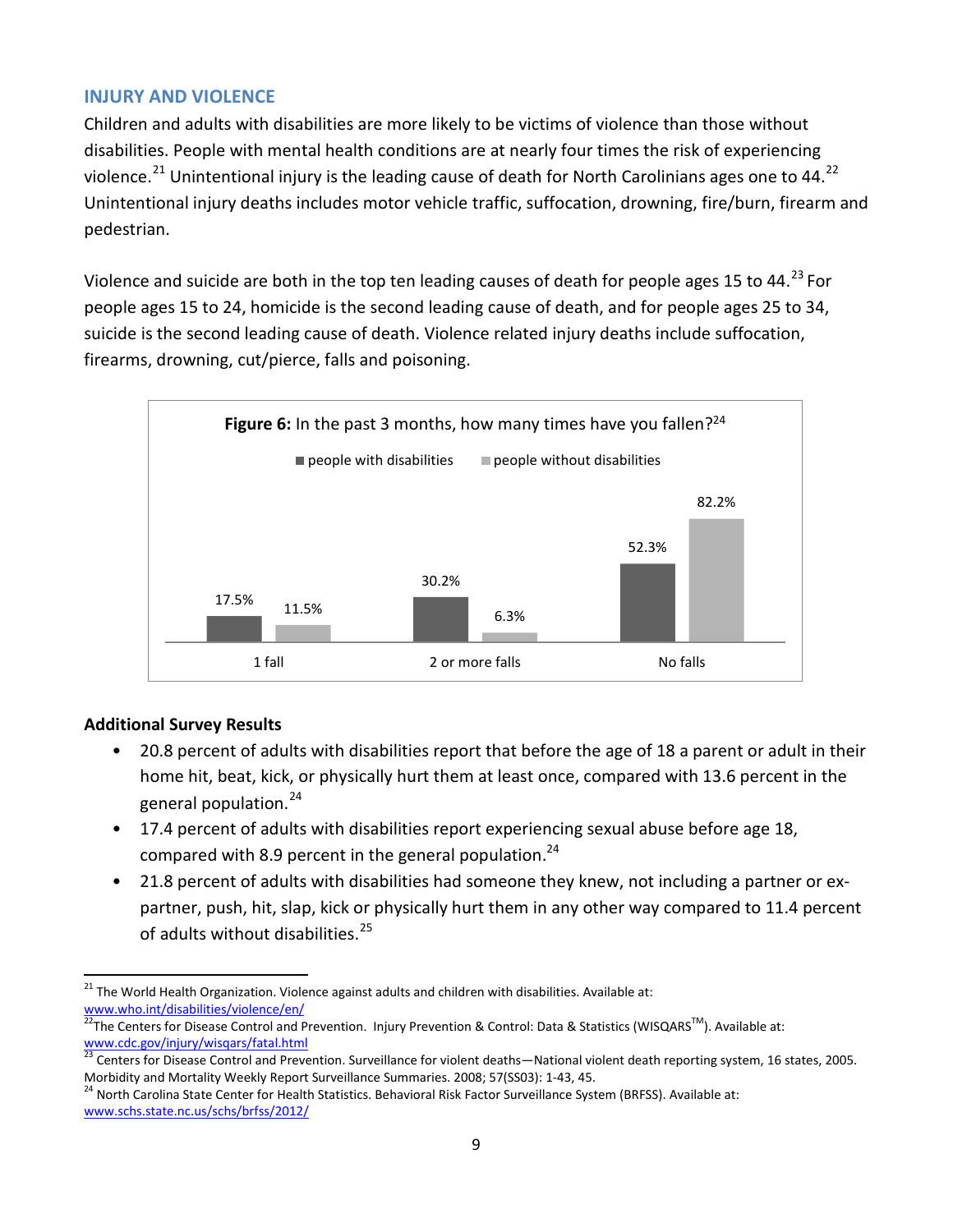Children with disabilities are 3.7 times more likely than non-disabled children to be victims of any sort of violence, 3.6 times more likely to be victims of physical violence and 2.9 times more likely to be victims of sexual violence. Children with mental or intellectual impairments appear to be among the most vulnerable, with 4.6 times the risk of sexual violence than their non-disabled peers.<sup>[26](#page-9-0)</sup>



- 38.7 percent of CSHCN live in a home with at least one gun present, compared to 30.1 percent of non-CSHCN.<sup>[27](#page-9-1)</sup>
- 84.2 percent of CSHCN live in a home in which prescription medication is not kept in a locked place.<sup>27</sup>

<sup>&</sup>lt;sup>25</sup> North Carolina State Center for Health Statistics. Behavioral Risk Factor Surveillance System (BRFSS). Available at: [www.schs.state.nc.us/schs/brfss/2010/](http://www.schs.state.nc.us/schs/brfss/2010/)

<span id="page-9-0"></span> $\frac{26}{10}$  The World Health Organization. Violence against adults and children with disabilities. Available at: [www.who.int/disabilities/violence/en/](http://www.who.int/disabilities/violence/en/)<br>27 Next: 2.

<span id="page-9-1"></span><sup>27</sup> North Carolina State Center for Health Statistics. Child Health Assessment and Monitoring Program (CHAMP). Available at: [www.schs.state.nc.us/schs/champ/2011/topics.html](http://www.schs.state.nc.us/schs/champ/2011/topics.html)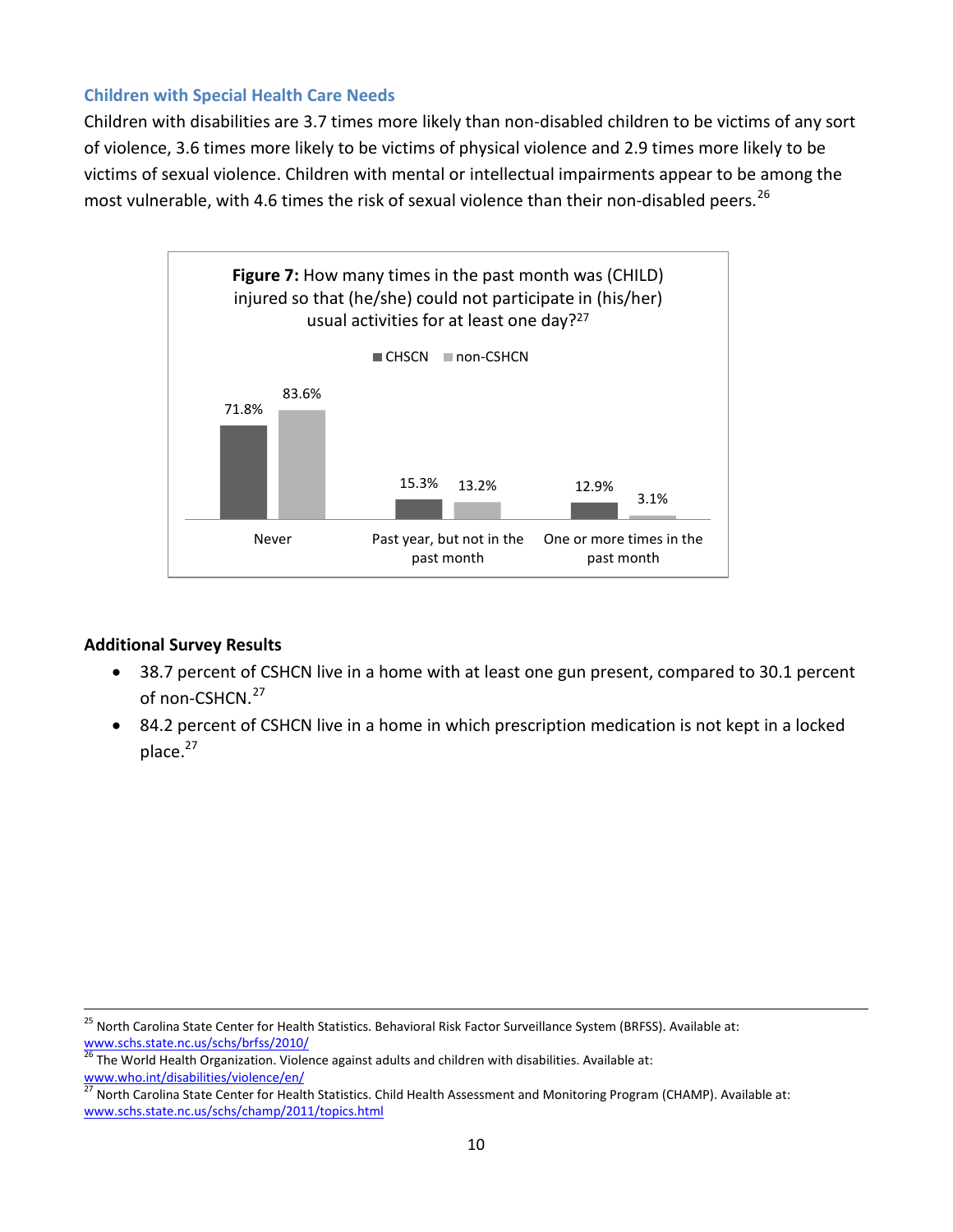#### **MENTAL HEALTH**

People with disabilities often are at greater risk for secondary health conditions including mental health disorders or depression.<sup>[28](#page-10-0)</sup> Depression is also the leading cause of disability worldwide and is a major contributor to the global burden of disease.<sup>[29](#page-10-1)</sup> Forty one percent of adults with disabilities have had a health professional tell them that they have a depressive disorder (including depression, major depression, dysthymia or minor depression) compared to twelve percent of adults without disability.



- 41.4 percent of adults with disabilities reported ever having been told that they have a depressive disorder, including depression, major depression, dysthymia or minor depression compared to 11.7 percent of adults without disabilities.  $^{30}$  $^{30}$  $^{30}$
- 36.8 percent of adults with disabilities reported feeling so depressed that nothing could cheer them up within the past 30 days.<sup>30</sup>
- 29.5 percent of adults with disabilities reported their mental health condition kept them from work or doing other usual activities during the past 30 days, compared with 4.8 percent in adults without disabilities.<sup>30</sup>

<span id="page-10-2"></span>

<span id="page-10-1"></span><span id="page-10-0"></span><sup>&</sup>lt;sup>28</sup> [www.cdc.gov/ncbddd/disabilityandhealth/relatedconditions.html](http://www.cdc.gov/ncbddd/disabilityandhealth/relatedconditions.html)<br><sup>29</sup> [www.who.int/mediacentre/factsheets/fs369/en/](http://www.who.int/mediacentre/factsheets/fs369/en/)<br><sup>30</sup> North Carolina Center for Health Statistics. 2013 BRFSS Survey Results: North Carolina. Available at [www.schs.state.nc.us/data/brfss/2013/](http://www.schs.state.nc.us/data/brfss/2013/)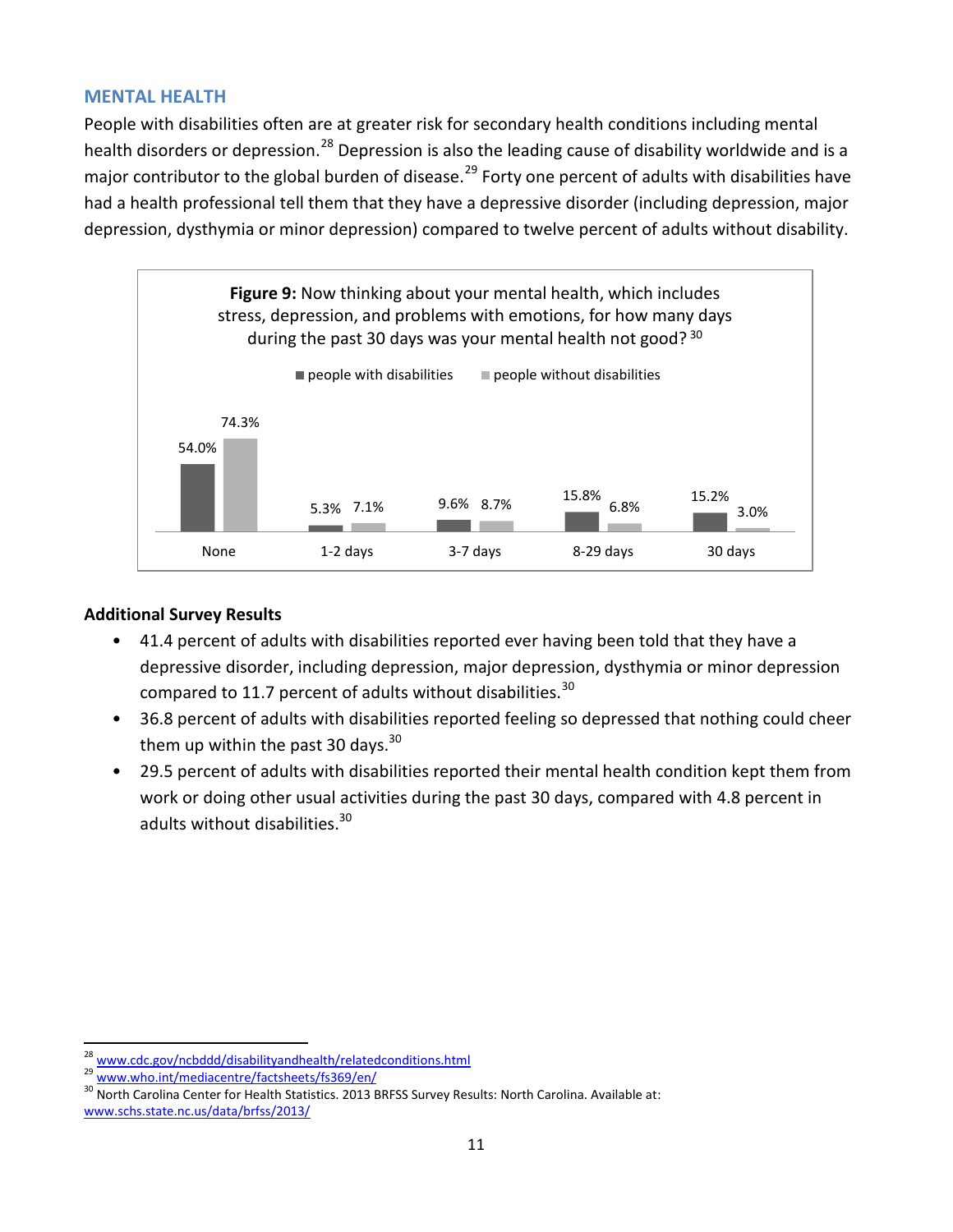Mental disorders among children are described as serious changes in the ways children typically learn, behave, or handle their emotions. Symptoms usually start in early childhood, although some of the disorders may develop throughout the teenage years.<sup>[31](#page-11-0)</sup> It is estimated that 13 to 20 percent of children living in the United States experience a mental disorder in a given year.



- 52.7 percent of parents of CSHCN report that their child needs or uses more medical, mental health, or educational service than most children of the same age, compared with 2.6 percent of parents of non-CSHCN.<sup>[33](#page-11-2)</sup>
- 37.9 percent CSHCN have emotional, developmental, or behavioral problems which require treatment or counseling, compared with 3.1 percent of non-CSHCN.<sup>33</sup>

<span id="page-11-0"></span><sup>&</sup>lt;sup>31</sup>The Centers for Disease Control and Prevention. Children's Mental Health, New Report. Available at:<br>www.cdc.gov/ncbddd/childdevelopment/documents/cmh-feature20130514.pdf

<span id="page-11-1"></span><sup>&</sup>lt;sup>32</sup>The Data Resource Center for Children and Adolescent Health. 2011/12 National Survey of Children's Health. Available at:<br>www.childhealthdata.org/browse/survey/results?q=2433&r=35&g=461<br><sup>33</sup> North Cerelina State Center

<span id="page-11-2"></span>North Carolina State Center for Health Statistics. Child Health Assessment and Monitoring Program (CHAMP). Available at: [www.schs.state.nc.us/schs/champ/2011/topics.html](http://www.schs.state.nc.us/schs/champ/2011/topics.html)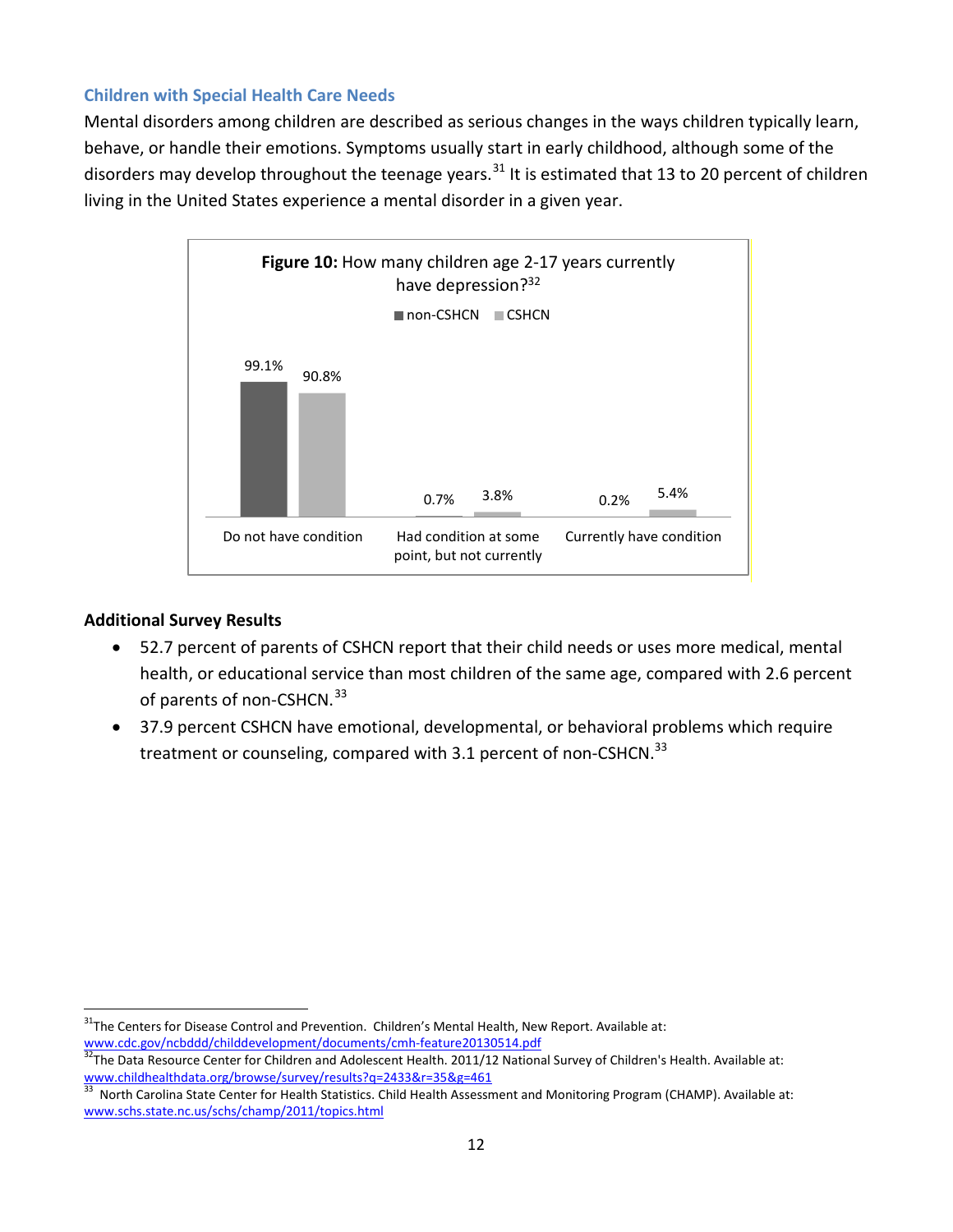#### **SUBSTANCE ABUSE**

People with disabilities are disproportionately at greater risk of substance abuse due to multiple risk factors such as "medication and health problems, societal enabling, a lack of identification of potential problems, and a lack of accessible and appropriate prevention and treatment services".<sup>[34](#page-12-0)</sup> Substance abuse rates for individuals with traumatic brain injury, spinal cord injuries, and/or mental illness approach or exceed 50 percent for individuals experiencing compared to 10 percent of the general population.

In addition, it has been found that people who report having a disability may be more likely to have experienced an Adverse Childhood Experience such as living with someone who abuses alcohol or drugs.<sup>[35](#page-12-1)</sup> However, fewer adults with disabilities report alcohol consumption or abuse than adults without disabilities.



- 34.5 percent of adults with disabilities lived with an alcoholic or drug abuser before the age of 18, compared with 24.5 percent of adults without disabilities.  $36$
- 31.1 percent of adults with disabilities lived with an alcoholic or problem drinker before the age of 18, compared with 21.1 percent of adults without disabilities.<sup>36</sup>

<span id="page-12-0"></span><sup>&</sup>lt;sup>34</sup> National Rehabilitation Information Center. Volume 6, Number 1, January 2011, Substance Abuse & Individuals with Disabilities.<br>Available at: www.naric.com/?q=en/publications/volume-6-number-1-january-2011-substance-a

<span id="page-12-1"></span><sup>35</sup> The Centers for Disease Control and Prevention. Injury Prevention & Control: Division of Violence Prevention. Available at: [www.cdc.gov/violenceprevention/acestudy/](http://www.cdc.gov/violenceprevention/acestudy/)

<span id="page-12-2"></span><sup>36</sup> North Carolina State Center for Health Statistics. Behavioral Risk Factor Surveillance System (BRFSS). Available at: [www.schs.state.nc.us/schs/brfss/2012/](http://www.schs.state.nc.us/schs/brfss/2012/)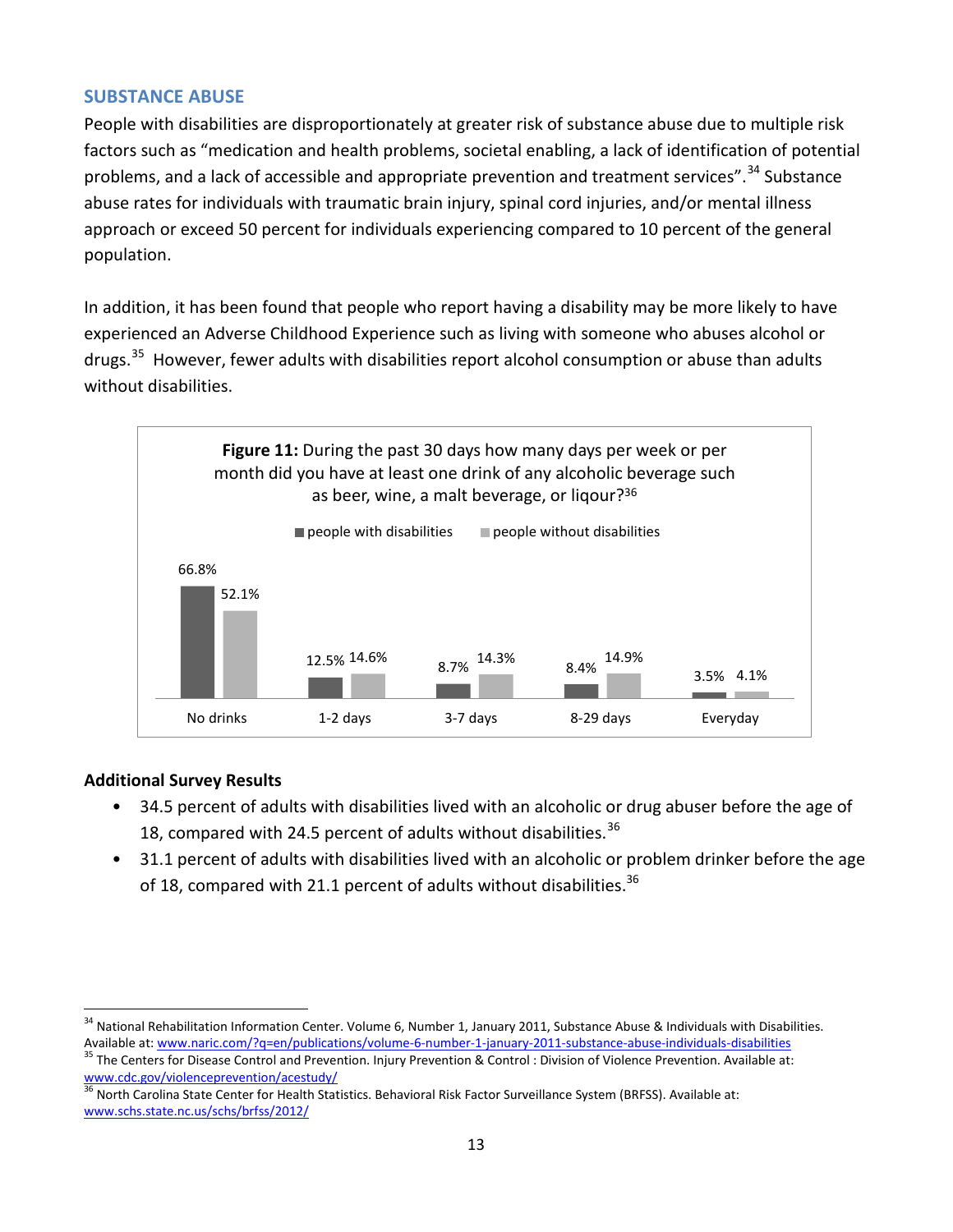#### **TOBACCO USE**

Cigarette smoking kills almost one in five adults each year. In 2010, approximately 17 percent of deaths were from smoking.<sup>[37](#page-13-0)</sup> The percentage of adults who smoke cigarettes is higher among people with disabilities than people without disabilities. In North Carolina, 29 percent of adults with disabilities reported smoking cigarettes on a daily basis compared to 18 percent of adults without disabilities.<sup>[38](#page-13-1)</sup>



#### **Additional Survey Results**

• 26.5 percent of adults with disabilities have smoked a cigarette (even one or two puffs) within the last 5 years. $39$ 

#### **Children with Special Health Care Needs**

Eight in 10 adult smokers report that they began smoking before age 18. In addition, teen smokeless tobacco users are more likely than nonusers to become adult cigarette smokers. 22.5 percent of middle and high school students reported being current tobacco users in 2011. $^{40}$  $^{40}$  $^{40}$ 

<span id="page-13-0"></span><sup>&</sup>lt;sup>37</sup>The Centers for disease Control and Prevention. Cigarette Smoking Among Adults with Disabilities. Available at:<br>www.cdc.gov/ncbddd/disabilityandhealth/smoking-in-adults.html

<span id="page-13-1"></span>North Carolina Center for Health Statistics. 2013 BRFSS Survey Results: North Carolina. Available at: [www.schs.state.nc.us/data/brfss/2013/nc/all/\\_rfsmok3.html](http://www.schs.state.nc.us/data/brfss/2013/nc/all/_rfsmok3.html)

<span id="page-13-2"></span><sup>39</sup> North Carolina Center for Health Statistics. 2013 BRFSS Survey Results: North Carolina. Available at: [www.schs.state.nc.us/data/brfss/2013/nc/all/topics.htm](http://www.schs.state.nc.us/data/brfss/2013/nc/all/topics.htm)

<span id="page-13-3"></span><sup>&</sup>lt;sup>40</sup>The Centers for Disease Control and Prevention. Surveillance Summary: Youth Tobacco Use—United States, 2011. Available at: [www.cdc.gov/tobacco/data\\_statistics/surveys/yts/pdfs/YTS\\_SS\\_2011\\_v6\\_508tagged.pdf](http://www.cdc.gov/tobacco/data_statistics/surveys/yts/pdfs/YTS_SS_2011_v6_508tagged.pdf)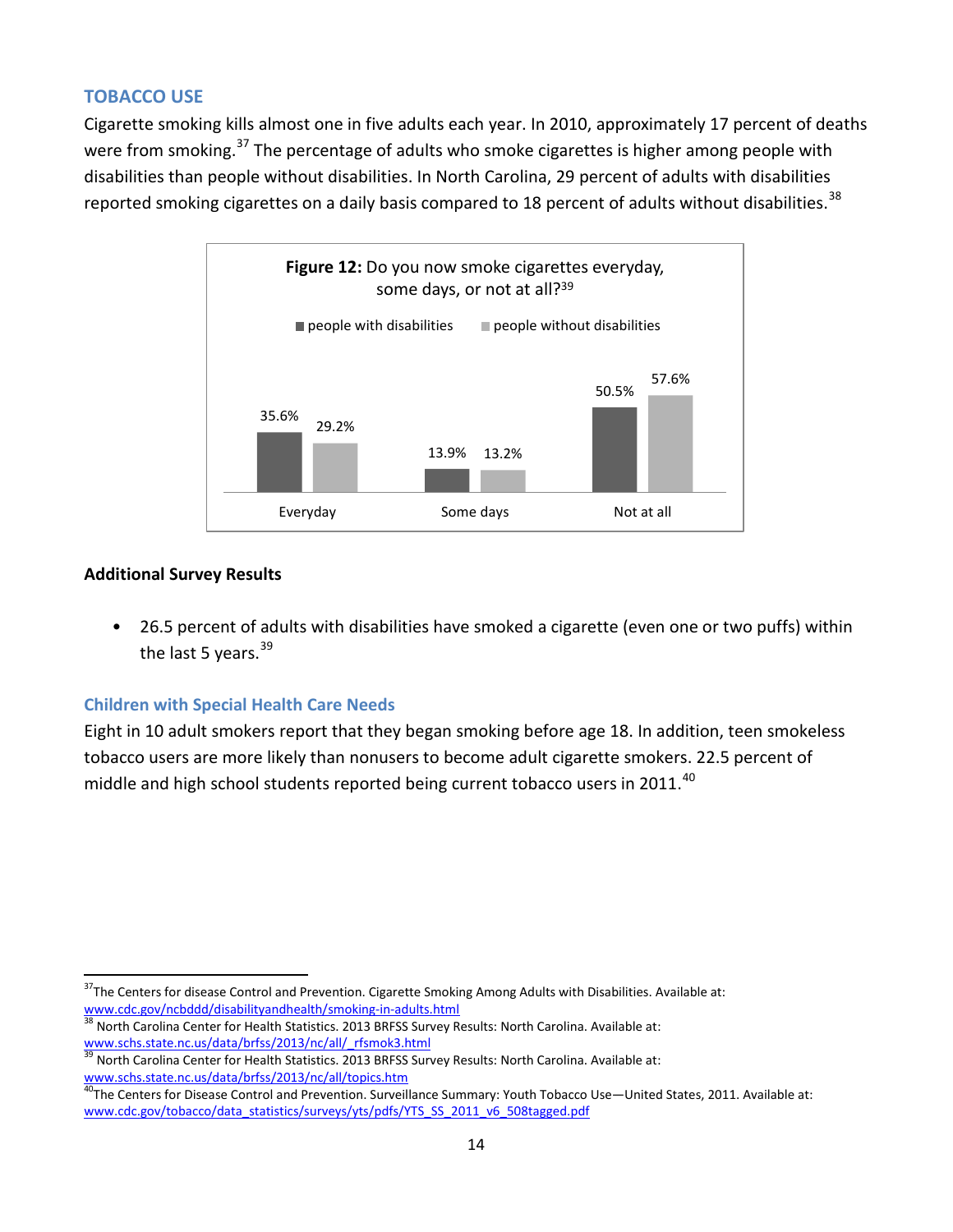# **APPENDIX I: Disparities and Adult-specific Data on Disability**

#### **Table 1.**

**DISPARITIES: Disability and Health Data System, 2011 BRFSS Survey Results, North Carolina Demographic Overview**<sup>[41](#page-14-0)</sup>

|                        |                                    | % of People<br>with Disabilities | % of people<br>without<br><b>Disabilities</b> | <b>Disparity</b> |
|------------------------|------------------------------------|----------------------------------|-----------------------------------------------|------------------|
|                        | $<$ \$15,000                       | 26.0                             | 10.7                                          | 15.3             |
|                        | \$15,000 to <\$25,000              | 26.9                             | 19.8                                          | 7.1              |
| Income level           | \$25,000 to <\$35,000              | 11.8                             | 12.8                                          | $-1$             |
|                        | \$35,000 to <\$50,000              | 11.3                             | 15.0                                          | $-3.7$           |
|                        | $$50,000+$                         | 24.0                             | 41.8                                          | $-17.8$          |
|                        | Finished some high school or less  | 22.3                             | 14.4                                          | 7.9              |
| <b>Education level</b> | Graduated high school              | 62.1                             | 59.4                                          | 2.7              |
|                        | Graduated college                  | 15.7                             | 26.2                                          | $-10.5$          |
| Marital status         | Married/member of unmarried couple | 47.6                             | 57.3                                          | $-9.7$           |
|                        | Divorced or separated              | 18.8                             | 11.6                                          | 7.2              |
|                        | Widowed                            | 8.3                              | 5.7                                           | 2.6              |
|                        | Never married                      | 25.3                             | 25.4                                          | $-0.1$           |
| Employment<br>status   | Employed                           | 33.0                             | 61.                                           | $-28.2$          |
|                        | Out of work                        | 12.1                             | 8.1                                           | 4                |
|                        | Unable to work                     | 28.2                             | 1.7                                           | 26.5             |
|                        | Other                              | 26.7                             | 28.9                                          | $-2.3*$          |

<span id="page-14-0"></span><sup>&</sup>lt;sup>41</sup> Centers for Disease Control and Prevention. Disability and Health Data System (DHDS). North Carolina Demographic Overview. Available at[: dhds.cdc.gov/profiles/profile?profileId=8&geoTypeId=1&geoIds=37](http://dhds.cdc.gov/profiles/profile?profileId=8&geoTypeId=1&geoIds=37)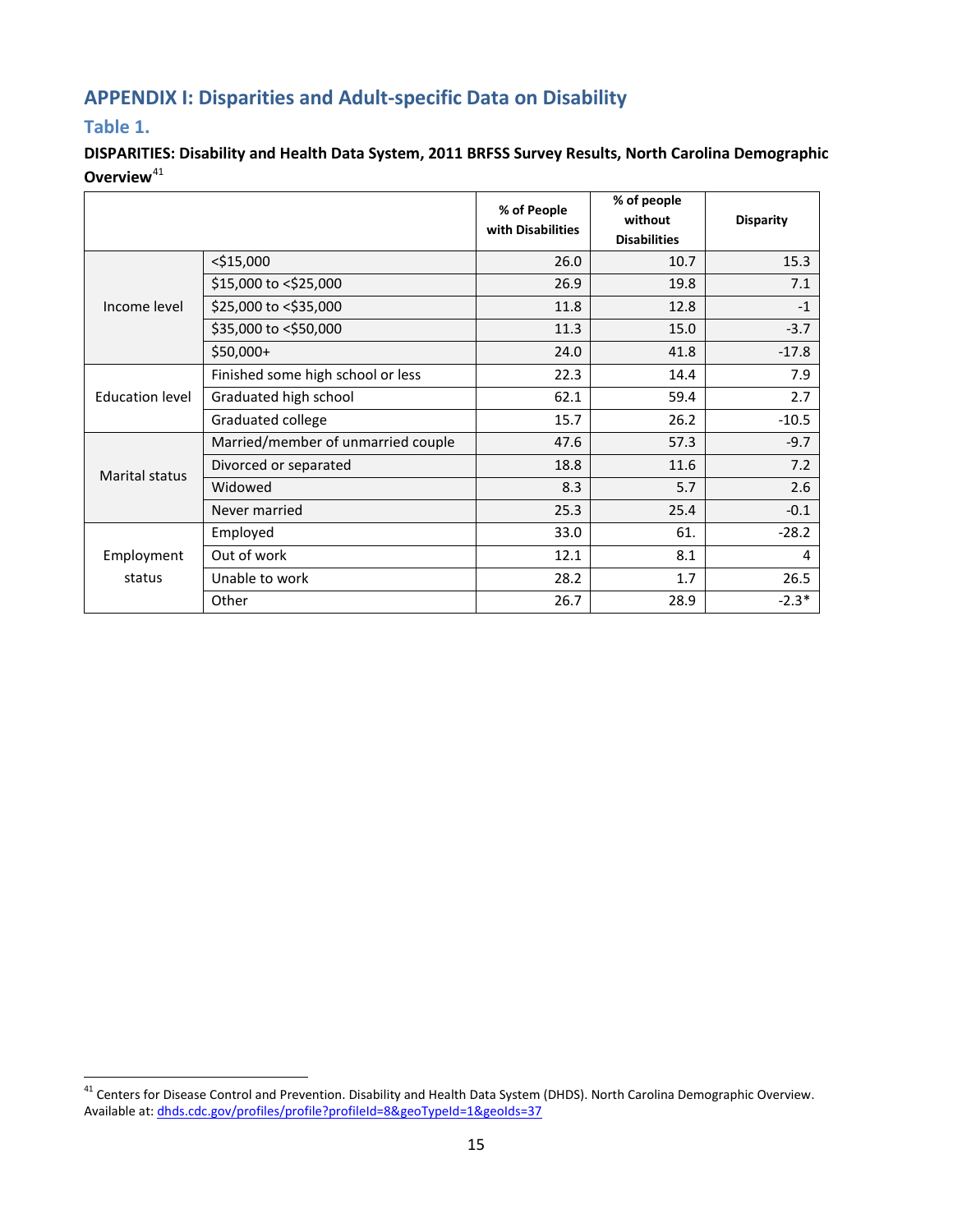**Table 2.**

|                                                                                            |                                                                     | $%$ of<br>People    | % of<br>people      |                  |
|--------------------------------------------------------------------------------------------|---------------------------------------------------------------------|---------------------|---------------------|------------------|
|                                                                                            |                                                                     | with                | without             | <b>Disparity</b> |
|                                                                                            |                                                                     | <b>Disabilities</b> | <b>Disabilities</b> |                  |
|                                                                                            | Drank alcohol in the past 30 days                                   | 37.3                | 49.1                | $-11.9$          |
| <b>Health risks</b><br>and<br>behaviors<br>Prevention<br>and<br>screenings<br>Barriers and | Drove while alcohol-impaired in the past 30 days (2010)             | 1.4                 | 1.6                 | $-0.2*$          |
|                                                                                            | Binge drank in the past 30 days                                     | 11.3                | 14.5                | $-3.1$           |
| costs of                                                                                   | Always use a seatbelt                                               | 89.1                | 90.6                | $-1.4*$          |
|                                                                                            | Ate fruit 1 or more times per day                                   | 57.1                | 60.2                | $-3.1*$          |
|                                                                                            | Ate vegetables 1 or more times per day                              | 75.5                | 79.1                | $-3.6*$          |
|                                                                                            | Obese based on body mass index                                      | 40.6                | 26.2                | 14.4             |
|                                                                                            | At risk for HIV (age 18-64)                                         | 9.2                 | 4.9                 | 4.3              |
|                                                                                            | Tested for HIV (age 18-64)                                          | 61.1                | 47.9                | 13.2             |
|                                                                                            | Sufficient aerobic physical activity                                | 8.3                 | 50.2                | $-11.9$          |
|                                                                                            | Meets aerobic and muscle strengthening physical activity guidelines | 5.6                 | 19.9                | $-4.3$           |
|                                                                                            | Currently smoke cigarettes                                          | 28.8                | 19.2                | 9.6              |
|                                                                                            | Smokers who attempted to quit in the past 12 months                 | 42.5                | 56.9                | $-14.4$          |
|                                                                                            | Use smokeless tobacco                                               | 5.6                 | 3.6                 | 2.0              |
|                                                                                            | Clinical breast exam in the past 2 years (age 40+) (2012)           | 69.1                | 81.5                | $-12$            |
|                                                                                            | Mammogram in the past 2 years (age 40+) (2012)                      | 75.3                | 82.7                | $-7.4$           |
|                                                                                            | Pap test in the past 3 years (2012)                                 | 79.5                | 87.9                | -8               |
|                                                                                            | Fecal occult blood test in the past year (age 50+) (2010)           | 15.4                | 15.0                | 0.4              |
|                                                                                            | Sigmoidoscopy or colonoscopy in the past 10 years (age 50+) (2011)  | 68.6                | 67.8                | $0.8*$           |
|                                                                                            | Cholesterol check in the past 5 years (age 20+) (2011)              | 80.1                | 78.2                | $1.9*$           |
|                                                                                            | Routine check-up in the past year (2012)                            | 75.4                | 71.7                | 4                |
|                                                                                            | Teeth cleaned in the past year (2010)                               | 55.1                | 71.8                | $-16.7$          |
|                                                                                            | Visited a dentist in the past year (2012)                           | 56.6                | 67.3                | $-10.7$          |
|                                                                                            | Ever had a pneumonia vaccine (2012)                                 | 37.2                | 24.2                | 13               |
|                                                                                            | Received a flu vaccine in the past 12 months (2012)                 | 44.7                | 39.6                | 5.1              |
|                                                                                            | Could not see a doctor due to cost in the past 12 months            | 32.2                | 15.2                | 17.0             |
|                                                                                            | Do not have a personal doctor                                       | 19.9                | 26.5                | $-6.6$           |
| health care                                                                                | Have health care coverage                                           | 77.3                | 79.3                | $-2.0*$          |

**DISPARITIES: Disability and Health Data System, 2011 BRFSS Survey Results, North Carolina Health Overview**[42](#page-15-0)

DS = Data suppressed. Estimates were suppressed if the standard error was ≥ 3% of the estimate or if the unweighted total population was less than 50. \*The different between the two values is not statistically significant (the p-value is greater than 0.05).

<span id="page-15-0"></span><sup>&</sup>lt;sup>42</sup> Centers for Disease Control and Prevention. Disability and Health Data System (DHDS). North Carolina Health Overview. Available at: [dhds.cdc.gov/profiles/profile?profileId=8&geoTypeId=1&geoIds=37](http://dhds.cdc.gov/profiles/profile?profileId=8&geoTypeId=1&geoIds=37)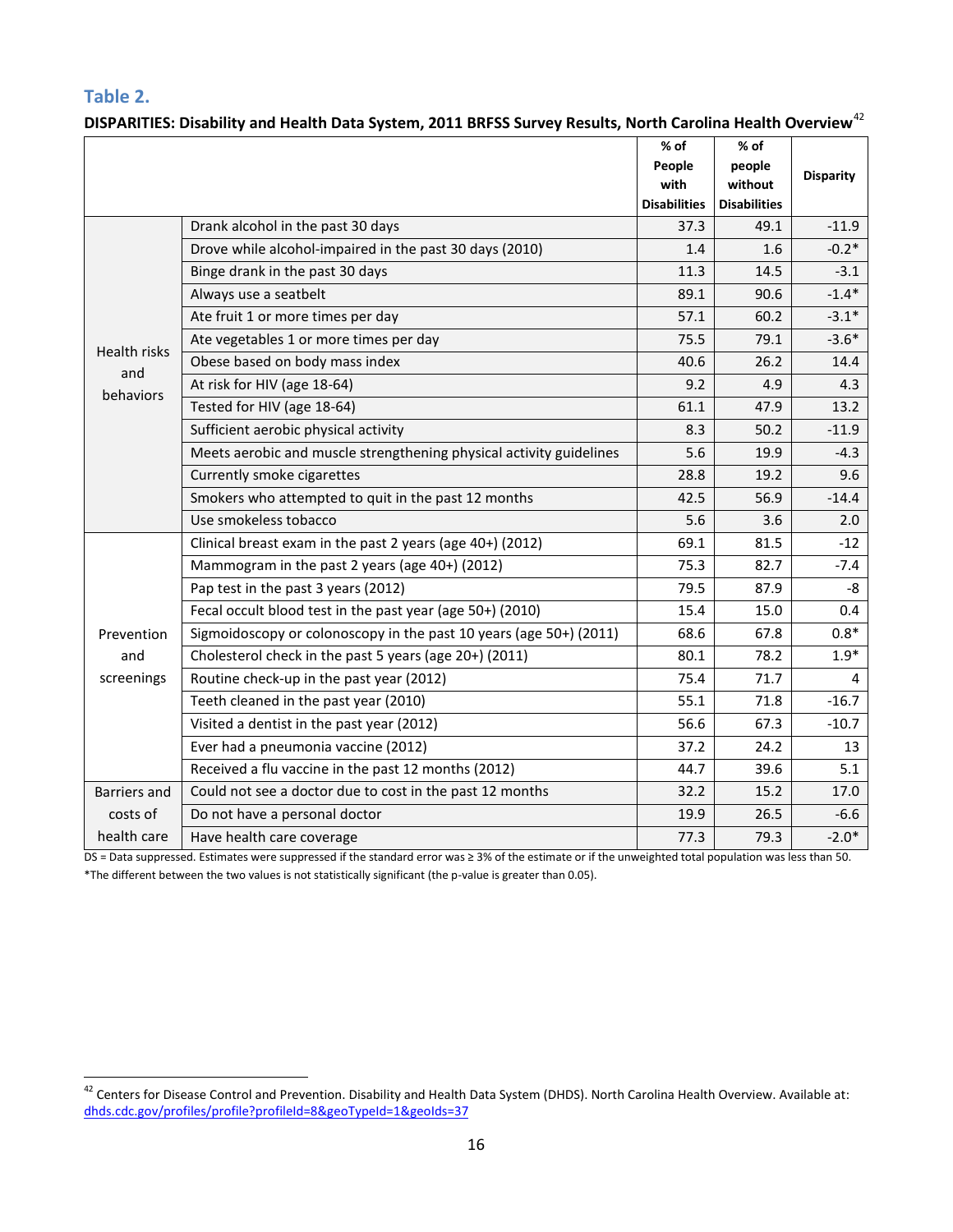# APPEND**IX II: Child-specific Data on Disability**

#### **Table 1.**

#### **2011 North Carolina Statewide CHAMP Survey Results**[43](#page-16-0)

|                                                                                                 |                           | % CSHCN | $%$ non-     |
|-------------------------------------------------------------------------------------------------|---------------------------|---------|--------------|
|                                                                                                 |                           |         | <b>CSHCN</b> |
|                                                                                                 | Excellent                 | 35.3    | 66.2         |
| Would you say that in general the health of                                                     | Very good                 | 34.5    | 22.7         |
| (CHILD) is:                                                                                     | Good                      | 21.7    | 9.2          |
|                                                                                                 | Fair or Poor              | 8.5     | 2            |
| Does (CHILD) have any kind of health care                                                       | Yes                       | 96.8    | 93.8         |
| coverage?                                                                                       | No                        | ***     | 6.2          |
| During the past 12 months, has (CHILD) had a                                                    | <b>Yes</b>                | 93.3    | 88.6         |
| preventive care visit or Well Child check-up?                                                   | No.                       | 6.7     | 11.4         |
|                                                                                                 | No days                   | 14.1    | 28.8         |
| During the past 12 months, about how many days<br>did (CHILD) miss school because of illness or | $< 1$ week                | ***     | 49.5         |
| injury?                                                                                         | 1 to 2 weeks              | 29.8    | 17.7         |
|                                                                                                 | 2 or more weeks           | 9.5     | 4            |
| Parent Reaction to Child Weight: How would you                                                  | Very/Somewhat overweight  | 17.3    | 7.5          |
| describe your child's weight?                                                                   | Healthy weight            | 68.4    | 83.3         |
|                                                                                                 | Somewhat/Very underweight | 14.3    | 9.1          |

<span id="page-16-0"></span><sup>&</sup>lt;sup>43</sup>North Carolina State Center for Health Statistics. Child Health Assessment and Monitoring Program. 2011 CHAMP Topics. Available at: [www.schs.state.nc.us/schs/champ/2011/topics.html](http://www.schs.state.nc.us/schs/champ/2011/topics.html)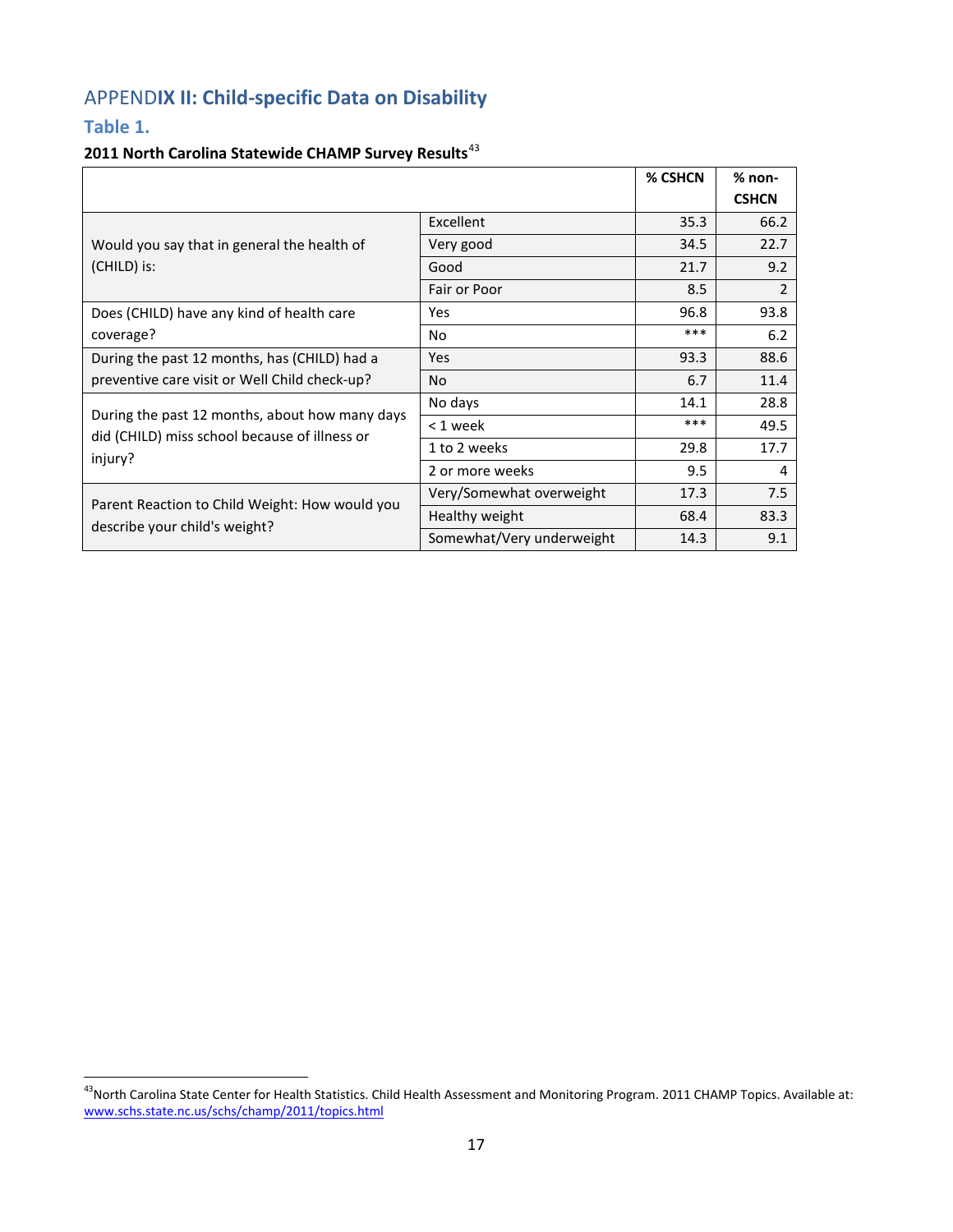#### **Table 2.**

**2011 North Carolina Statewide CHAMP Survey Results: Children with special health care needs**[44](#page-17-0)

|                        |                         | Does (CHILD)<br>currently need<br>or use more<br>medical care.<br>mental health<br>or educational<br>services than<br>is usual for<br>most children<br>of the same<br>age?<br>% Yes | Does (CHILD)<br>currently<br>need or use<br>medicine<br>prescribed by<br>a doctor,<br>other than<br>vitamins?<br>% Yes | Is (CHILD)<br>limited or<br>prevented in<br>any way in<br>his/her ability<br>to do the<br>things most<br>children of<br>the same age<br>do?<br>% Yes | Does (CHILD)<br>need or get<br>special<br>therapy, such<br>as physical,<br>occupational<br>or speech<br>therapy?<br>% Yes | Does (CHILD)<br>have any kind<br>of emotional,<br>developmental<br>or behavioral<br>problem for<br>which he/she<br>needs<br>treatment or<br>counseling?<br>% Yes |
|------------------------|-------------------------|-------------------------------------------------------------------------------------------------------------------------------------------------------------------------------------|------------------------------------------------------------------------------------------------------------------------|------------------------------------------------------------------------------------------------------------------------------------------------------|---------------------------------------------------------------------------------------------------------------------------|------------------------------------------------------------------------------------------------------------------------------------------------------------------|
|                        | Male                    | 12.8                                                                                                                                                                                | 21.2                                                                                                                   | 5.5                                                                                                                                                  | 7.2                                                                                                                       | 11.6                                                                                                                                                             |
| Gender                 | Female                  | 11                                                                                                                                                                                  | 19.6                                                                                                                   | 5.2                                                                                                                                                  | 3.9                                                                                                                       | 6.7                                                                                                                                                              |
|                        | White                   | 14                                                                                                                                                                                  | 20.9                                                                                                                   | 5.7                                                                                                                                                  | 5.5                                                                                                                       | 8.4                                                                                                                                                              |
| Race                   | African American        | 6.3                                                                                                                                                                                 | 15.6                                                                                                                   | $***$                                                                                                                                                | 4.4                                                                                                                       | 6.1                                                                                                                                                              |
|                        | <b>Other Minorities</b> | 13.2                                                                                                                                                                                | $***$                                                                                                                  | 10.5                                                                                                                                                 | 8.1                                                                                                                       | 17.3                                                                                                                                                             |
|                        | Yes                     | $***$                                                                                                                                                                               | 14                                                                                                                     | $***$                                                                                                                                                | $***$                                                                                                                     | $***$                                                                                                                                                            |
| Hispanic               | <b>No</b>               | 12                                                                                                                                                                                  | 21.2                                                                                                                   | 5.6                                                                                                                                                  | 5.6                                                                                                                       | 9.6                                                                                                                                                              |
| Age Groups             | Under 5                 | 7.3                                                                                                                                                                                 | 8.5                                                                                                                    | ***                                                                                                                                                  | 2.9                                                                                                                       | ***                                                                                                                                                              |
|                        | 5 through 10            | 10.8                                                                                                                                                                                | 18                                                                                                                     | 4.5                                                                                                                                                  | 10.1                                                                                                                      | 9.9                                                                                                                                                              |
|                        | 11 through 13           | 16.6                                                                                                                                                                                | 35.2                                                                                                                   | 5                                                                                                                                                    | 4.8                                                                                                                       | 12.2                                                                                                                                                             |
|                        | 14 through 17           | 15.9                                                                                                                                                                                | 28.2                                                                                                                   | 8.2                                                                                                                                                  | ***                                                                                                                       | 16.2                                                                                                                                                             |
|                        | H.S. or Less            | 8.3                                                                                                                                                                                 | 20.5                                                                                                                   | 5.8                                                                                                                                                  | 7.7                                                                                                                       | 9.9                                                                                                                                                              |
| Parent<br>Education    | Some College            | 16.1                                                                                                                                                                                | 24.2                                                                                                                   | 8                                                                                                                                                    | 5.1                                                                                                                       | 13.5                                                                                                                                                             |
|                        | College Grad.           | 12                                                                                                                                                                                  | 18.2                                                                                                                   | 3.6                                                                                                                                                  | 4.5                                                                                                                       | 6.4                                                                                                                                                              |
| School                 | Public School           | 14.6                                                                                                                                                                                | 25.5                                                                                                                   | 6                                                                                                                                                    | 7.4                                                                                                                       | 13.4                                                                                                                                                             |
|                        | Private/Home            | 6.5                                                                                                                                                                                 | ***                                                                                                                    | $***$                                                                                                                                                | $***$                                                                                                                     | ***                                                                                                                                                              |
|                        | Not In School           | 9                                                                                                                                                                                   | 9.5                                                                                                                    | 5.6                                                                                                                                                  | 5.9                                                                                                                       | ***                                                                                                                                                              |
| Grade                  | K-5th                   | 9.9                                                                                                                                                                                 | 19.6                                                                                                                   | 3.4                                                                                                                                                  | 7.7                                                                                                                       | 8.7                                                                                                                                                              |
|                        | 6th-8th                 | 18.2                                                                                                                                                                                | ***                                                                                                                    | 5.1                                                                                                                                                  | 6.3                                                                                                                       | 13.8                                                                                                                                                             |
|                        | $9th-12th$              | 14.8                                                                                                                                                                                | 29                                                                                                                     | 8                                                                                                                                                    | ***                                                                                                                       | 14.4                                                                                                                                                             |
|                        | Private                 | 9.7                                                                                                                                                                                 | 14.8                                                                                                                   | 2.5                                                                                                                                                  | 4.5                                                                                                                       | 3.8                                                                                                                                                              |
| Health                 | Public                  | 15.7                                                                                                                                                                                | 27.9                                                                                                                   | 8.4                                                                                                                                                  | 6.9                                                                                                                       | 14.7                                                                                                                                                             |
| Insurance <sup>2</sup> | Other                   | 8.9                                                                                                                                                                                 | 15.8                                                                                                                   | ***                                                                                                                                                  | ***                                                                                                                       | ***                                                                                                                                                              |
|                        | No health insur.        | $***$                                                                                                                                                                               | $***$                                                                                                                  | ***                                                                                                                                                  | ***                                                                                                                       | ***                                                                                                                                                              |

\*\*\* Estimate suppressed because it did not meet statistical reliability standards.

− 9th-12th grade includes those in college or other post high school education.

− Health Insurance categories: PRIVATE = State Employee Health Plan, Blue Cross/Blue Shield of NC or other private health insurance plan purchased from an employer or directly from insurance company. PUBLIC = Medicaid, Carolina ACCESS, Health Check or NC Health Choice. OTHER = military, CHAMPUS, TRI CARE, Indian Health Services or other type not otherwise listed.

<span id="page-17-0"></span> <sup>44</sup> North Carolina State Center for Health Statistics. Child Health Assessment and Monitoring Program. Children with Special Health Care Needs. Available at[: www.schs.state.nc.us/schs/champ/2011/topics.html#cshcn](http://www.schs.state.nc.us/schs/champ/2011/topics.html#cshcn)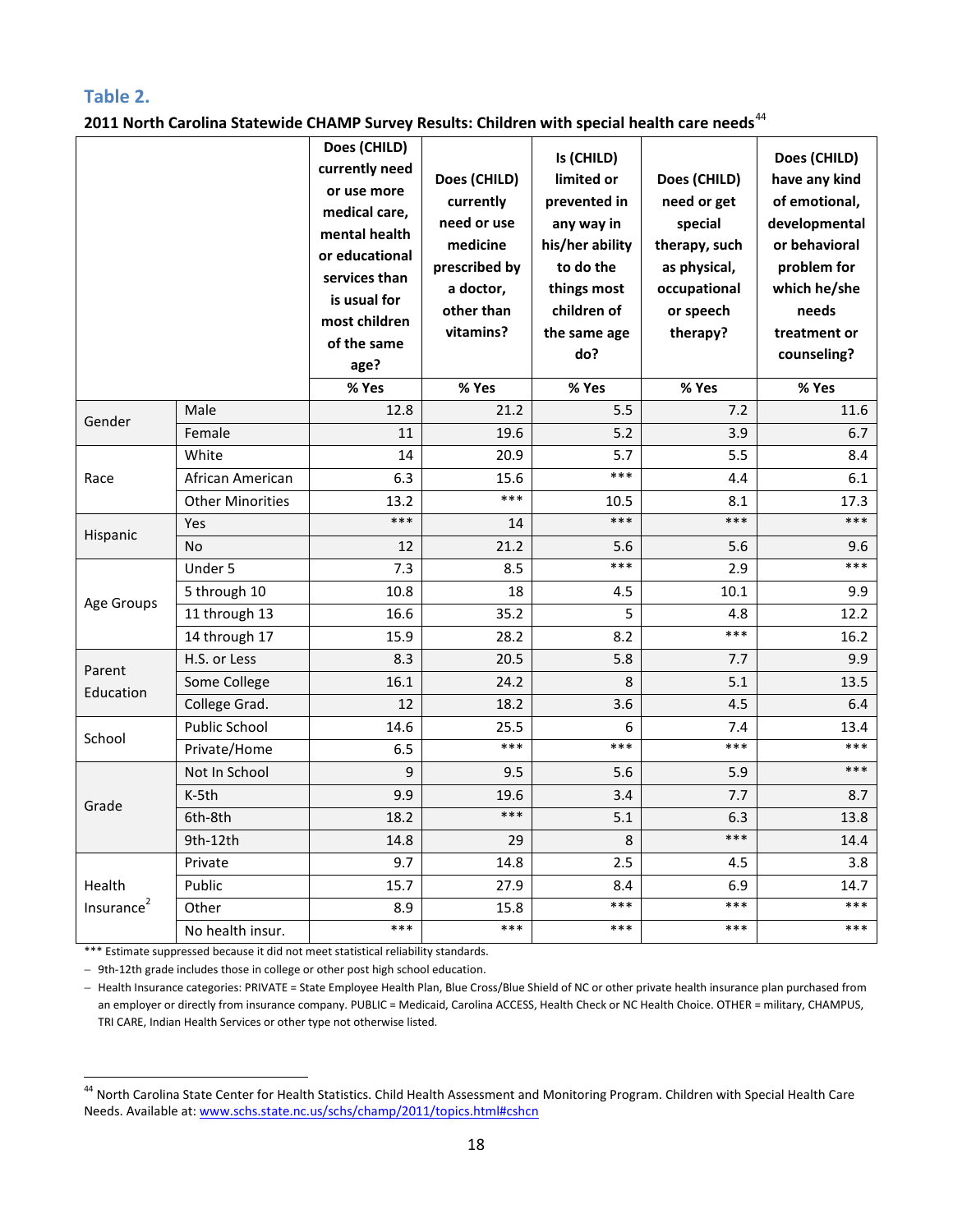### **Table 3. 2011 CHAMP CSHCN Overview (ages 1-17)**[45](#page-18-0)

|                                     |                                                                                                                                                           | % CSHCN | % Non-<br><b>CSHCN</b> |
|-------------------------------------|-----------------------------------------------------------------------------------------------------------------------------------------------------------|---------|------------------------|
|                                     | Does child currently need or use more medical care, mental<br>health or educational services than is usual for most children of<br>the same age?          | 52.7    | 2.6                    |
|                                     | Does child currently need or use medicine prescribed by a doctor,<br>other than vitamins?                                                                 | 87.5    | 5.2                    |
| Disability indicators               | Is child limited or prevented in any way in his/her ability to do<br>the things most children of the same age do?                                         | 23.2    | 1.6                    |
|                                     | Does child need or get special therapy, such as physical,<br>occupational or speech therapy?                                                              | 18.9    | 2.9                    |
|                                     | Does child have any kind of emotional, developmental or<br>behavioral problem for which he/she needs treatment or<br>counseling?                          | 37.9    | 3.1                    |
|                                     | Excellent                                                                                                                                                 | 35.3    | 66.2                   |
| Would you say that in general       | Very good                                                                                                                                                 | 34.5    | 22.7                   |
| the health of child is:             | Good                                                                                                                                                      | 21.7    | 9.2                    |
|                                     | Fair or Poor                                                                                                                                              | 8.5     | 2.0                    |
| During the past 12 months,          | No days                                                                                                                                                   | 18.3    | 29.3                   |
| about how many days did             | < 1 week                                                                                                                                                  | ***     | 50.8                   |
| child miss school because of        | 1-2 weeks                                                                                                                                                 | 30.5    | 16.2                   |
| illness?                            | >2 weeks                                                                                                                                                  | 8.0     | 3.6                    |
| Preventative care visits            | During the past 12 months, has child had a preventative care visit<br>or Well Child check-up?                                                             | 93.3    | 88.6                   |
| Care coordination                   | Does anyone help you arrange or coordinate child's care among<br>different doctors or services that he/she uses?                                          | 29.5    | 21.6                   |
| Written plan (2010)                 | Has child's doctor or health care provider ever given you or your<br>child a written plan to help them manage their condition as they<br>become an adult? | 45.4    | 31.4                   |
| Asthma                              | Has a doctor ever told you that child has asthma? (ages $1+$ )                                                                                            | 29.9    | 12.8                   |
| Asthma-ER visits (2010)             | During the past 12 months, has child had to visit a hospital<br>emergency room or urgent care clinic because of his/her<br>asthma? (ages $1+$ )           | 35.3    | 26.5                   |
|                                     | Has a doctor or health professional ever told you that child has<br>diabetes or high blood sugar?                                                         | 2.3     | 0.2                    |
| Chronic health conditions<br>(2010) | Has a doctor or health professional ever told you that child has<br>high blood pressure? (ages 3+)                                                        | 3.1     | 0.3                    |
|                                     | Has a doctor or health professional ever told you that child has a<br>permanent hearing loss or hearing impairment?                                       | 4.0     | 1.1                    |

\*\*\* This estimate was suppressed because it did not meet statistical reliability standards

<span id="page-18-0"></span><sup>&</sup>lt;sup>45</sup> North Carolina State Center for Health Statistics. Child Health Assessment and Monitoring Program (CHAMP). Available from: [www.schs.state.nc.us/schs/champ/2011/topics.html#gh](http://www.schs.state.nc.us/schs/champ/2011/topics.html#gh)